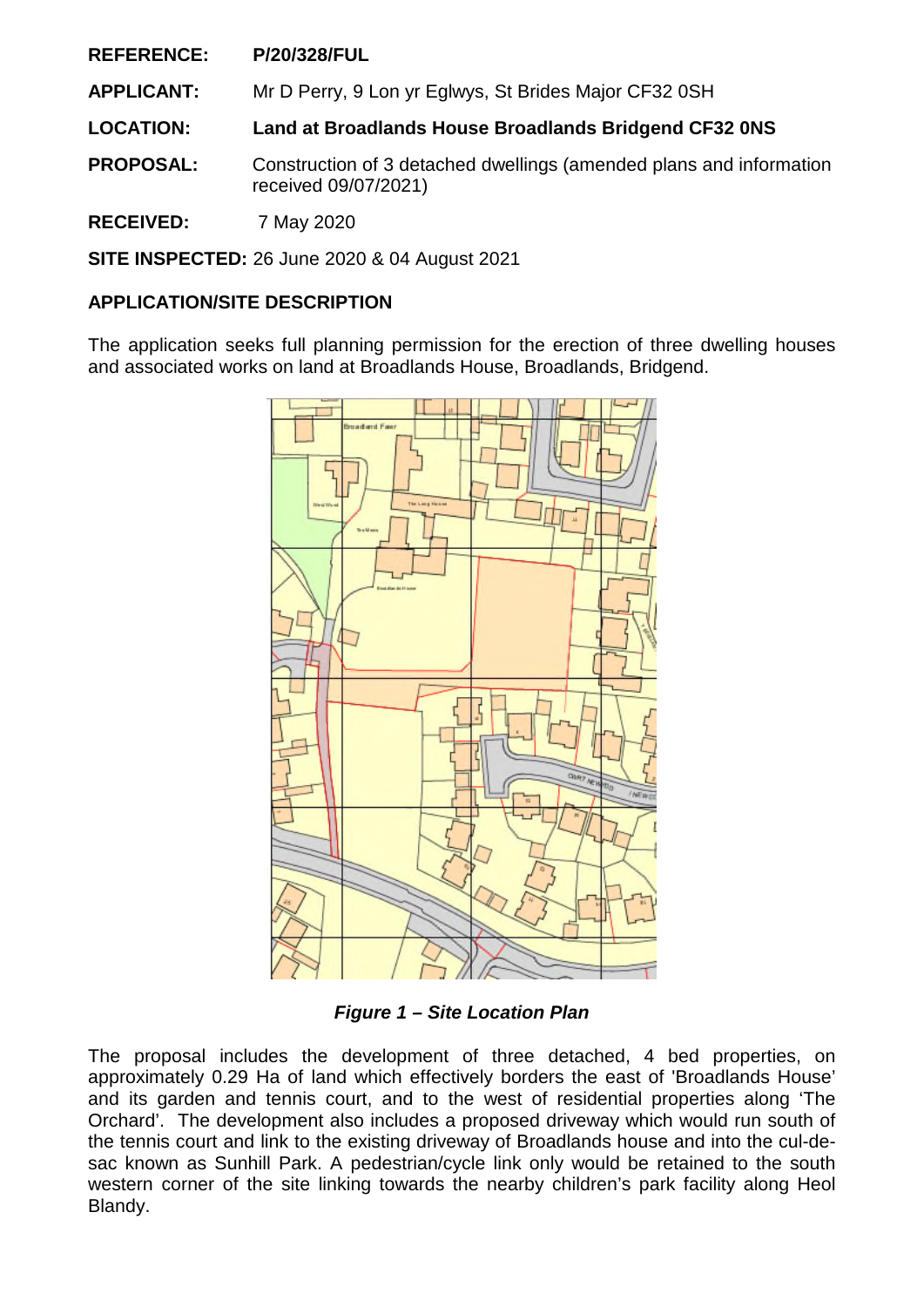The supporting documentation and scaled plans indicate the three comparable houses would be erected in a linear fashion along the eastern aspect of the overgrown area associated with Broadlands House, a Grade II Listed Building, that is Listed for its special interest as a well preserved late Georgian House.



*Figure 2 – Proposed Site Layout* 

The three comparable houses would approximately measure 10.3m by 10.7m with rear canopy structures and associated side garages although plot 3, the most northerly of the plots, would have a front garage. The dwellings, following significant negotiation with the Case Officer and Conservation Officer, would each have a Georgian style, symmetry and detail to reflect the nearby Listed Building of Broadlands House with associated rear amenity/garden spaces and car parking spaces. Soft landscaping and trees would be introduced and retained around the built development.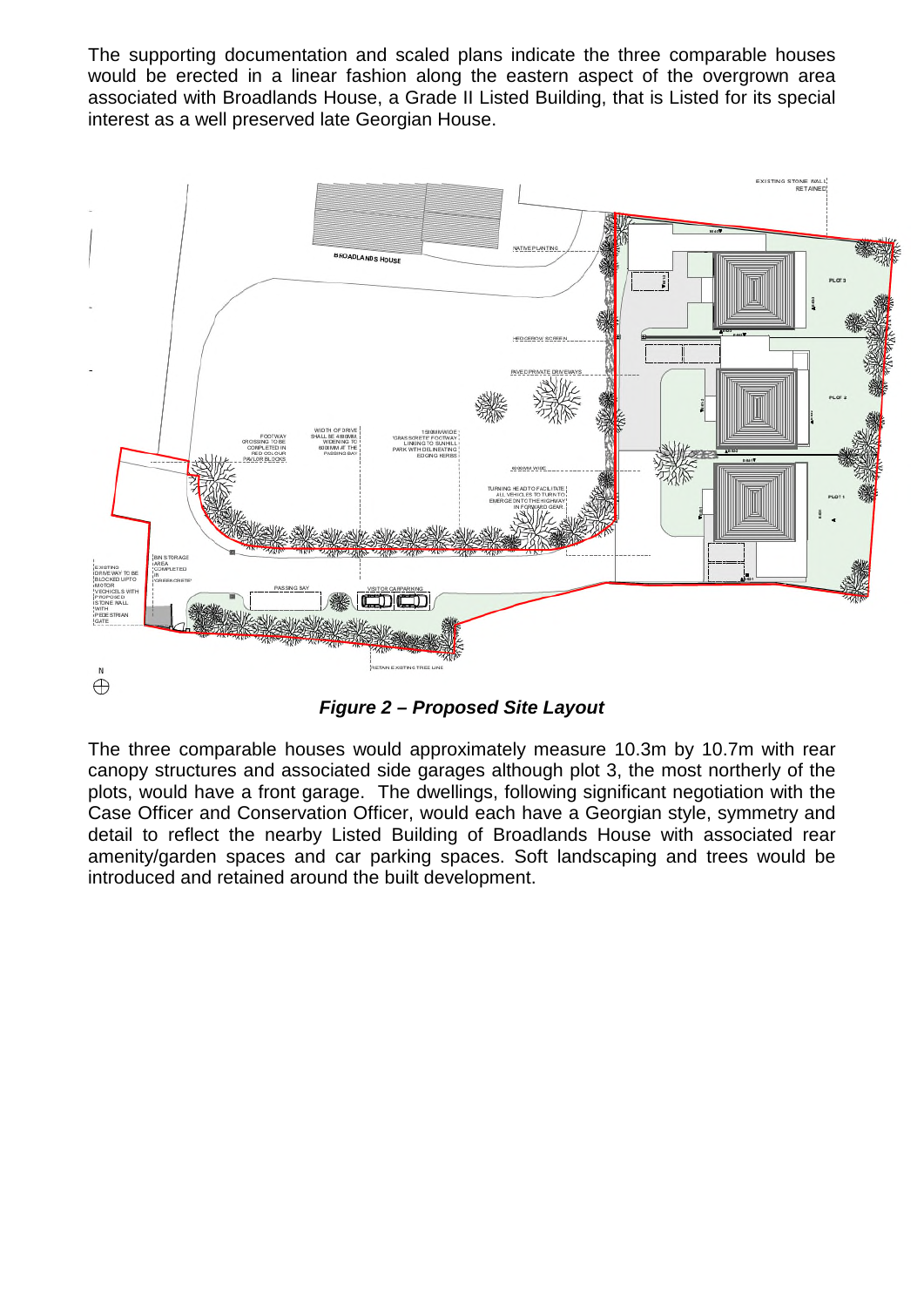

SIDE ELEVATION

*Figure 3 - Proposed Elevations of Plot 1* 



*Figure 4 – Proposed Street scene view* 



*Figure 5 – Illustrative visualisation of the development from Broadlands House*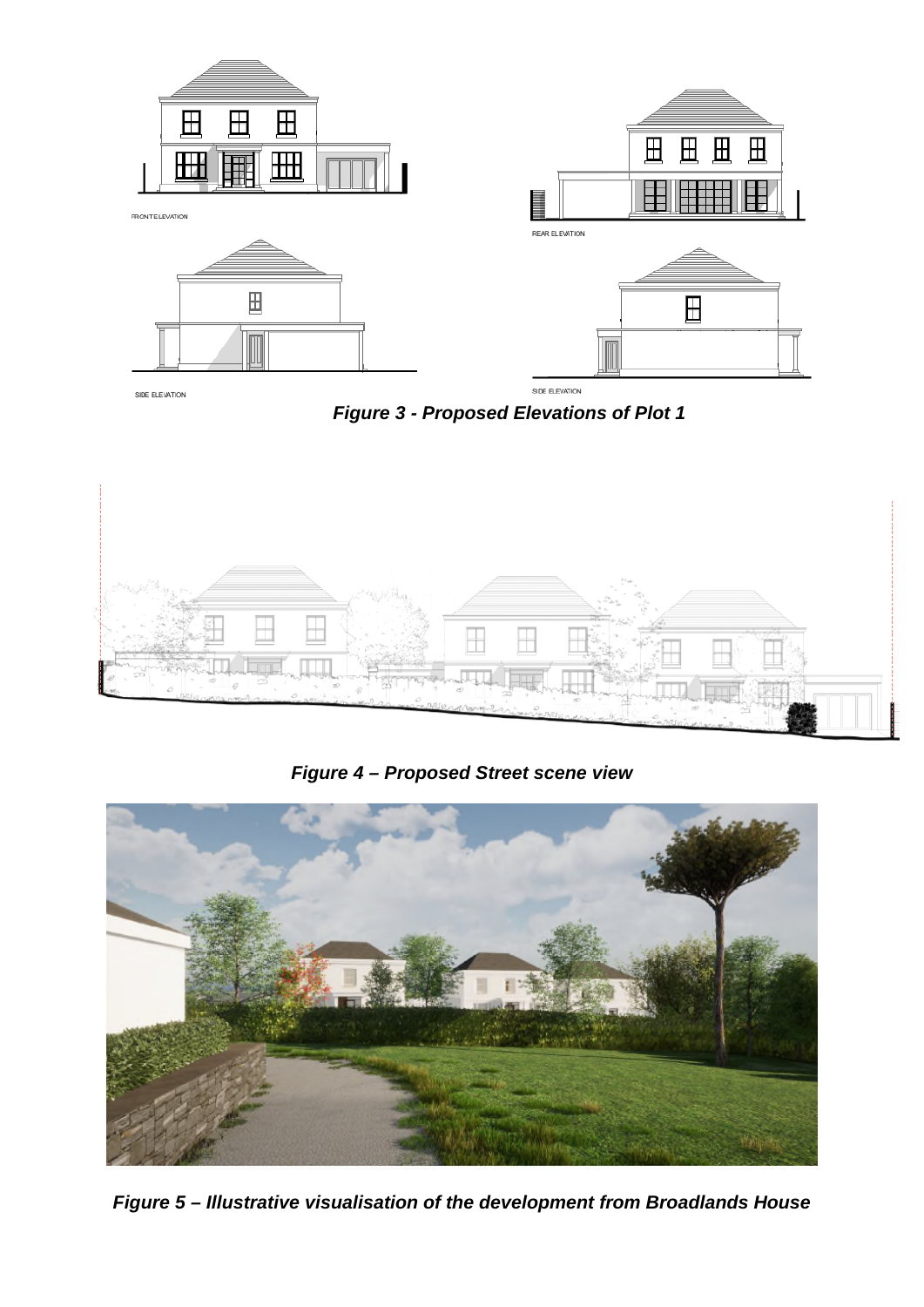The application site comprises an irregular parcel of land largely to the east and south of Broadlands House, Broadlands. The site slopes gradually from the north to the south. It currently mainly comprises scrubland forming part of the garden amenity space of the adjoining Broadlands House.

The site is largely vacant although it is bounded by existing residential development to the north, east and south (Broadlands Housing Estate). A tennis court serving Broadlands House is located directly to the west of the proposed siting of the dwellings beyond which is further residential properties within Sunhill Park. There is a collection of trees and mature planting towards the southern – south/western boundaries of the site, although these are not protected under a Tree Preservation Order. The application site is situated within the residential settlement boundary of Bridgend as defined by Policy PLA1 of the Local Development Plan (LDP) 2013.



*Figure 6 – Photograph of the application site* 

The planning application is supported by a:

Heritage Impact Assessment Tree Constraints Plan/Survey Ecology Report And numerous Illustrations to accompany the scaled drawings and plans.

The Planning history of the site reveals that Outline planning permission for three dwellings at the site received a Committee Resolution to grant consent in November 2018 - subject to the signing of a Section 106 Legal Agreement (although this has yet to be signed (P/18/564/OUT refers)). Planning permission was previously granted in January 2008, to erect two residential plots at the site (P/07/1031/OUT refers). Permission has been refused however for the erection of a building to house supported living accommodation on the site (Planning applications P/16/423/FUL and P/17/698/OUT refer).

# **RELEVANT HISTORY**

P/18/564/OUT - Residential development for 3 new build dwellings – Resolution to Grant at Development Control Committee, 22/11/2018, subject to the signing of a S106 agreement (S106 yet to signed and the final decision issued).

P/17/698/OUT - Construction of up to 12 assisted living units (providing care for persons with learning disabilities) and associated works – Refused 01 February 2018.

P/16/423/FUL - 12 x 1 bedroom units & 2 x 2 bedroom units (14 total) for supported living - Refused 28 November 2016.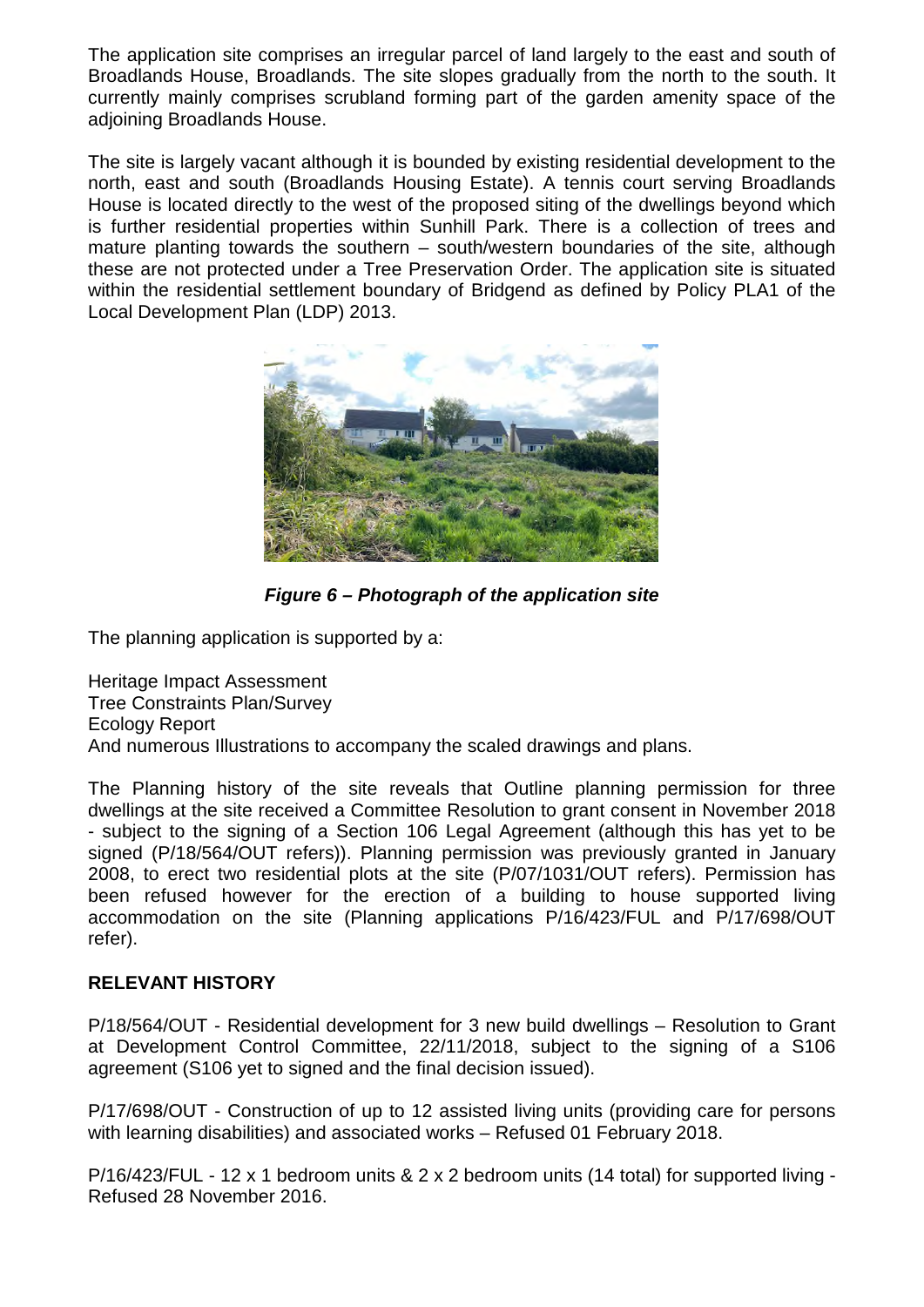P/15/644/FUL – Erection of building to house 14 Supported Living Units – Withdrawn 22 February 2016.

P/07/1031/OUT – 2 Plots off Cwrt Newydd, Broadlands, Bridgend – Granted 18 January 2008.

# **NEGOTIATION**

The applicant was requested to revise the design and appearance of the development proposal to enhance the visual appearance of the development and to better reflect and respect the nearby Listed Building; and to reduce the scale and size of the dwelling buildings. The means of vehicle access to the site, following negotiation and discussion with the Council's Highways Officer has also been revised to access directly onto Sunhill Park (rather than directly behind properties on Sunhill Park via a narrow access lane).



# *Figure 7 – Originally proposed design of the dwellings (now superseded)*

# **PUBLICITY**

The application has been advertised on site.

Neighbours have been notified of the receipt of the application.

The period allowed for response to consultations/publicity expired on 23 July 2021 (second consultation exercise)

# **CONSULTATION RESPONSES**

Welsh Water Developer Services - No objection subject to the imposition of standard conditions/advisory notes.

Building Conservation & Design Officer - No objection to the revised planning application.

Destination & Countryside Management - No objection following the submission of an Ecological Appraisal for the development.

Transportation Officer (Highways) - No objection.

Land Drainage Officer - No objection subject to the imposition of conditions. It is also advised the proposal would be over 100m2, therefore a sustainable drainage application will be required.

Laleston Community Council - Provided an 'in-principle' objection to the original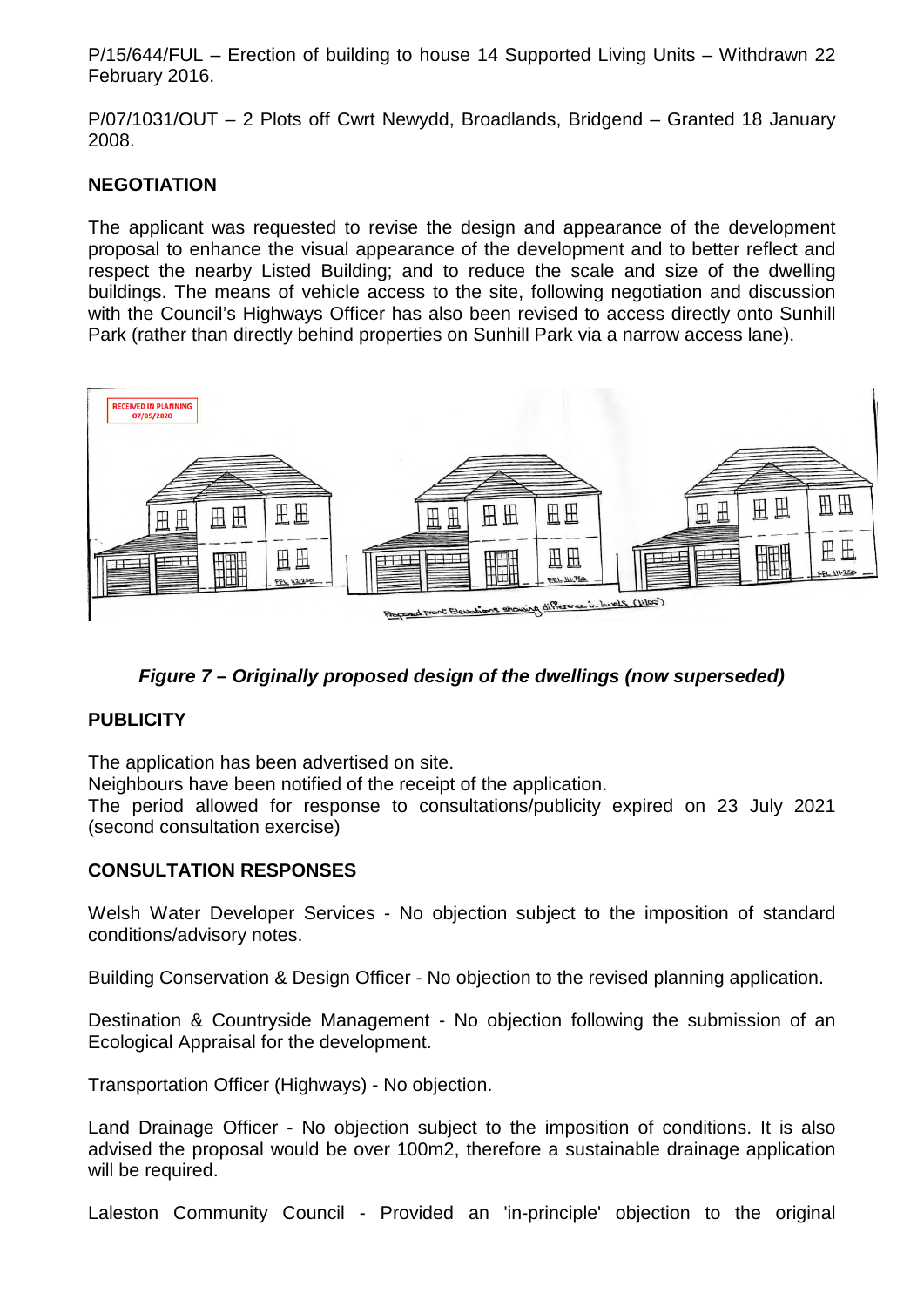submission although provided no further reasons or details for the objection.

Shared Regulatory Services - No objection subject to condition/advisory notes. (Public Protection: Land Contamination)

### **REPRESENTATIONS RECEIVED**

The owners/occupiers of Broadlands House, 1 & 2 The Long House and 15 New Court support the revised proposal/raise no objections with comments being raised that the scheme would enhance the area surrounding the Listed Building and improve the current outlook of the site.

Following the advertisement of the original application, objections to the scheme were received from the occupiers of 1, 3, 4, 5 Parc Bronhaul/Sunhill Park, 11 Cae Gwyllt/Wild Field and 1 Y Berllan/The Orchard. Following the submission of the revised plans, objections were raised against the scheme from the occupiers of 5 & 29 Parc Bronhaul/Sunhill Park, 1 Y Berllan/The Orchard, 11 and 12 Cae Gwyllt/Wild Field. An objection has also been received from a Mr and Mr Curtis although no contact details or home address were provided. The objections raised are summarised as follows:

#### **Residential Amenity**

Any housing development should not obstruct light to the rear gardens of properties along Y Berllan/The Orchard.

The plan proposes the construction of 3 large detached properties in close proximity to a number of existing dwellings which are situated on 3 sides of the boundary to the proposed site. The subsequent construction of these new dwellings will have a materially detrimental impact on the outlook, privacy and provision of light for the existing dwellings.

The construction of the new dwellings will dominate and most definitely prejudice the amenity currently enjoyed by the existing properties.

The garden of 11 Wild Field is south facing with clear lines of access to open space and natural daylight. The proposed construction runs adjacent to and in parallel to the garden boundary and the siting of the proposed dwelling in such close proximity combined with its size and height will cause a significant loss of sunlight and natural daylight. As a result, the back garden will be shrouded in darkness throughout daylight hours. Further, the siting and scale of the new dwellings will cause the outlook currently enjoyed to become unacceptably closed in, effectively hemmed into a small space destroying the amenity currently enjoyed.

Any side windows would overlook the property to the north, 11 Wild Field, resulting in a total loss of privacy.

This application fails to meet the criteria of not compromising residential amenity in the areas of outlook, light and privacy.

Loss of light and privacy to 12 Wild Field with numerous windows looking toward this property from the new development. Proposed landscaping could potentially overshadow this property also.

It would appear somewhat contradictory to claim the application is being protective of residential amenity in respect of "a quiet environment" where an increase in the number of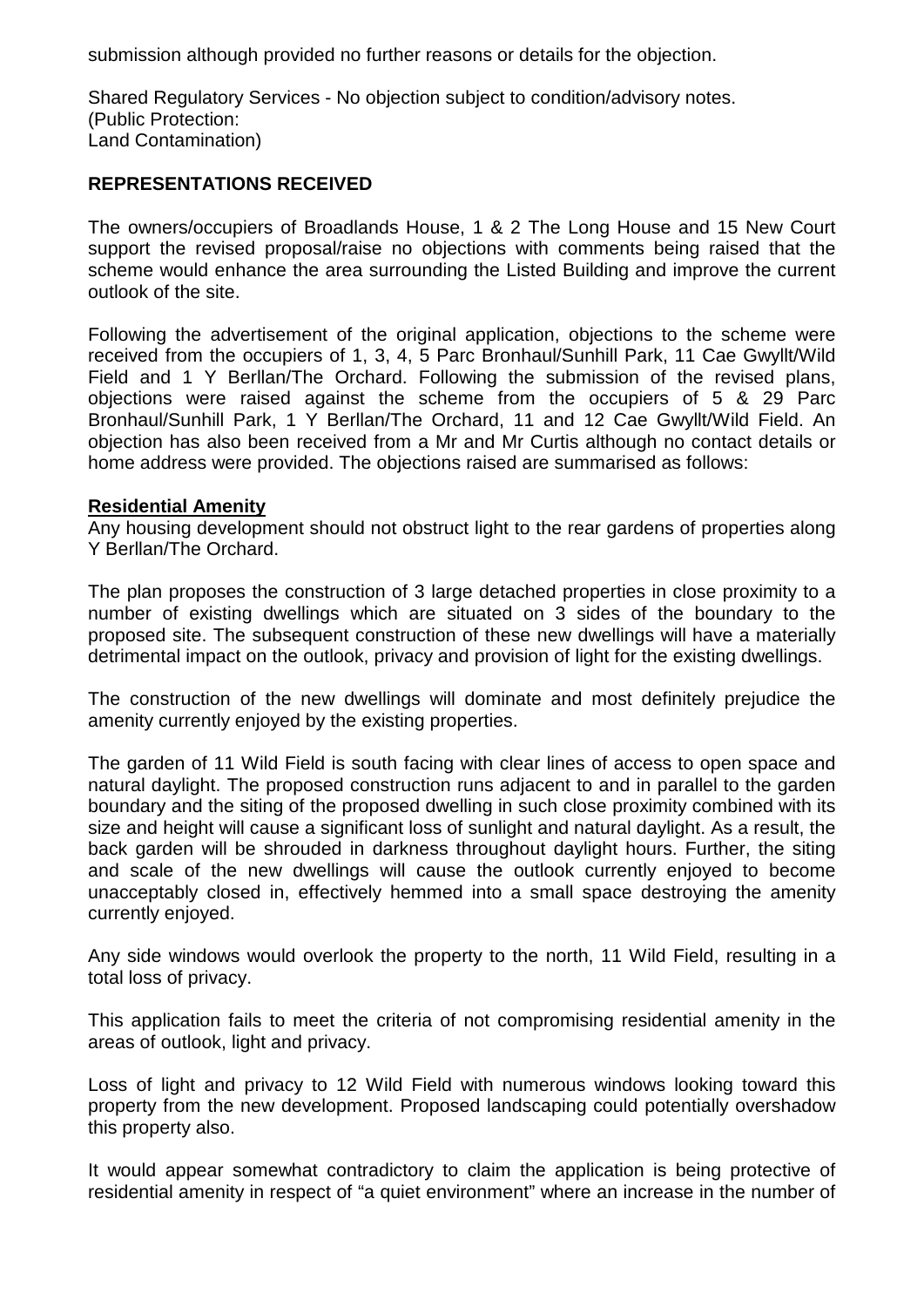dwellings in the proposed site will only serve to increase the amount of overall noise that will be generated from the people and vehicles that will move into these new dwellings.

In conclusion, residential amenity in respect of outlook, light and privacy is severely compromised and the proposed dwellings as per the current application will dominate causing significant and material adverse impact on local residents. A more sympathetic solution to this which may be acceptable to all parties is to amend the application to construct the dwellings on the opposite side of the open space adjacent to Broadlands House. This would allow the construction to take place while not compromising the amenity and quality of life for current residents.

The proposal would be detrimental to the current residents living in Parc Bronhaul/Sunhill Park, the environment and the local area.

Any rear lights on the properties should be down lights.

Also the noise of additional cars frequently passing especially when it is directly behind a garden fence will be unsettling for those with boundary fences or on a blind corner.

The disruption, noise, general mess of a building site and time span needed for such a project would be impractical and unfair on a well-established neighbourhood.

#### **Visual Impact**

The application places significant emphasis on the fact that the new development will maintain and be in keeping with the heritage, Georgian style and character of Broadlands House. However, the proposed development is totally incongruent to all of the adjacent properties on the 3 boundaries to the proposed development and the character and style of the properties on the wider Broadlands development.

Loss of green area.

#### **Boundary Treatments**

The development must incorporate appropriate boundary treatments and respect existing fencing and boundary hedges.

#### **Access**

The use of the back lane during building and for the residents entry (behind Sunhill Park) will be disruptive as the lane runs directly alongside the properties rear, perimeter fencing. The site traffic will also pose a risk to the busy play park opposite.

The original plans for the properties to be built with access via Court Newydd were favourable to residents, as this poses less of a risk and less disruption.

Concerns regarding the additional traffic on a narrow street particularly while the development is being built.

Queries raised in relation to the means of access and why this has changed from Cwrt Newydd.

Parc Bronhaul is already a very busy road and the parking of vehicles is a big concern for residents without adding extra traffic to the daily problem.

Unsuitable access through Parc Bronhaul.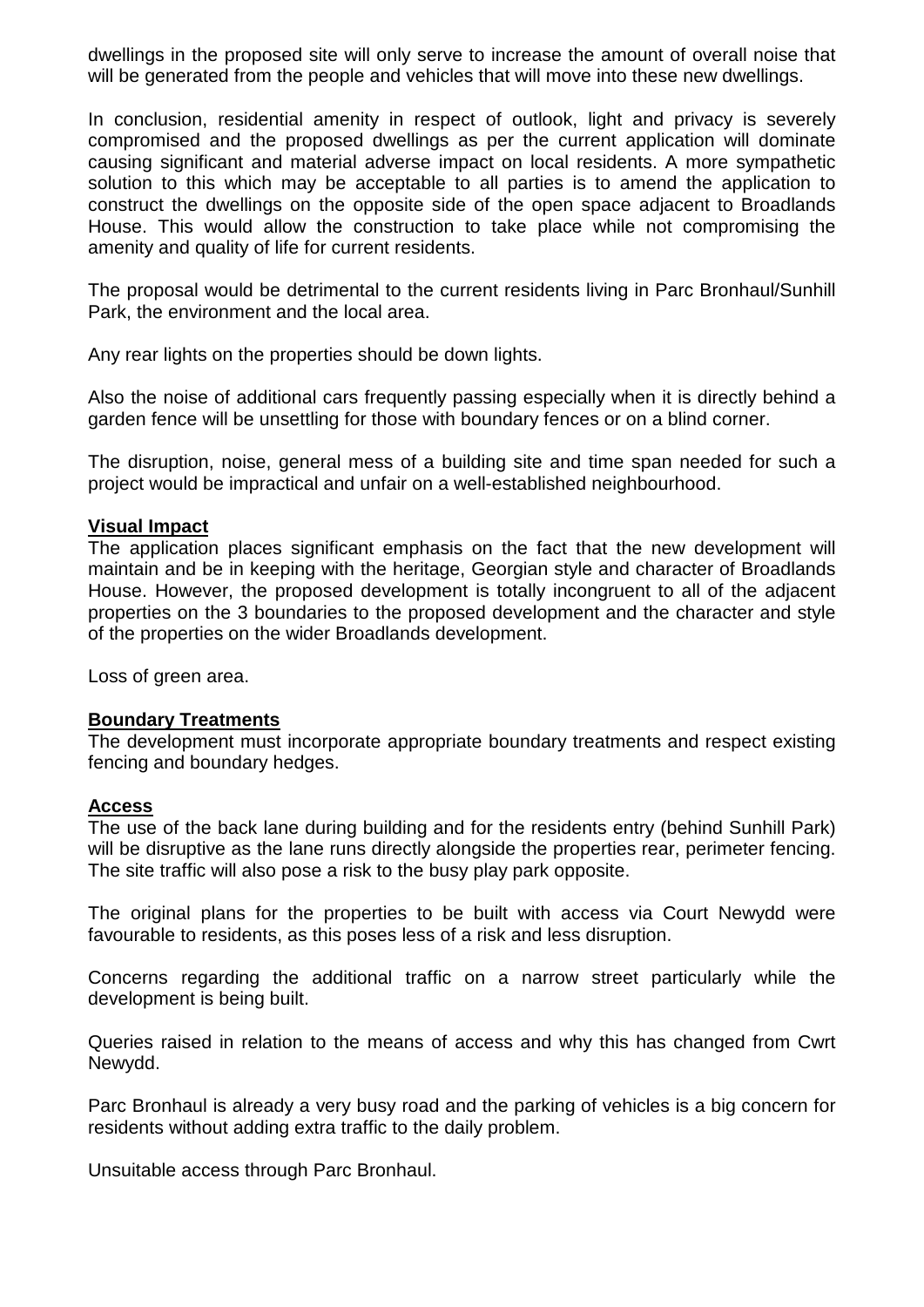The road would certainly not be appropriate for construction traffic and additional utilities etc. needed for this project.

The proposed access for these new dwellings is via a very narrow lane which is not sufficient for manoeuvring a vehicle. The lane will have poor visibility for accessing Parc Bronhaul and vice versa which would be dangerous for all concerned.

#### **Other Matters**

Collection of refuse from these new dwellings would be a difficult problem too. Loss of trees and wildlife. The development must benefit from appropriate drainage.

### **COMMENTS ON REPRESENTATIONS RECEIVED**

### **Residential Amenity**

The drawings highlight that the development of three dwellings could be appropriately accommodated on the site without seriously compromising the outlook, levels of privacy and levels of daylight received within neighbouring properties. The rear garden spaces of the proposed dwellings (that generally measure in excess of 10.5m in length) would satisfactorily offset the new buildings from adjoining plots that back onto the site along Y Berllan. Whilst the properties to the north of the site, including 11 & 12 Wild Fields, would experience a level of light loss and general loss of outlook from the rear of their properties this is unlikely to be so significant as to warrant a recommendation to refuse the planning application.

The side, relatively large garden space associated with the Long House (the occupants of which support the scheme) offsets the site from the direct boundaries of 12 Wild Field. Whilst the rear garden space associated with 11 Wild Fields directly adjoins the development site, the main two-storey element of the new dwelling would be set approximately 2.5m off the direct boundary and away from the neighbouring garden space with the rear garden space of the new dwelling largely adjoining the rear boundaries of 11 Wild Fields. As such, it is considered the properties along Wild Fields to the north would not experience such harmful loss of outlook or dominating impact to warrant the refusal of the scheme, with other properties in the locality having a close relationship with the immediately adjoining plots.

The one side window proposed at first floor level within the plot nearest to the neighbouring properties to the north of the site (plot 3), would serve a bathroom and could be conditioned to remain obscurely glazed in perpetuity to prevent any direct overlooking occurring.

Any construction noise and general disturbance, whilst inevitable for a development proposal of this nature, would likely be of a temporary nature and is not a justified reason to warrant the refusal of the planning application.

#### **Visual Impact**

The application has been subject to significant negotiation and design considerations with the site considered to relate to the adjacent Listed Building rather than the more modern dwellings that face away from, and somewhat screen and hide the development site, from general public view points. The scheme is considered reflective and sympathetic to the appearance of the Listed Building and at the same time would not harmfully disrupt the wider character and appearance of the general houses on the wider estate that do exemplify much variety in their appearance and form.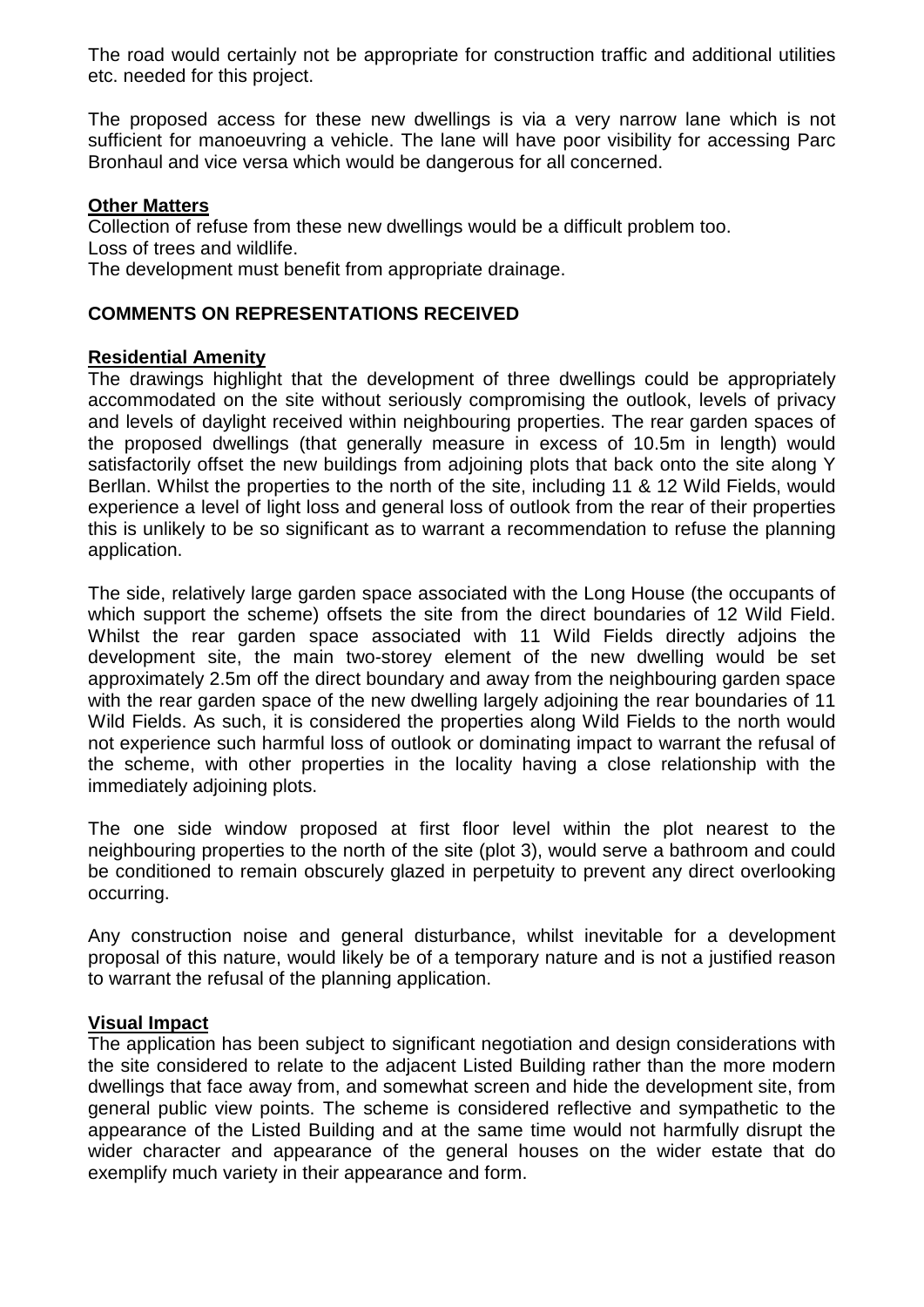The application site is a largely overgrown, poorly maintained former area of garden space associated with Broadlands House rather than a significantly valued area of public open space that has significant amenity value. Whilst the importance of maintaining space around properties and built form is acknowledged, in this instance, the loss of this green area is not considered a justified reason to warrant the refusal of the planning application. The planning history of the site also highlights residential development has also been supported on the site previously.

### **Boundary Treatments**

The detailed boundary treatments for the site would be appropriately controlled through condition should planning permission be granted in this instance. Maintenance issues surrounding existing boundary fencing around the site are private matters that are not considered material to the determination of this application.

# **Access**

The transportation and highway safety implications of the proposal have been fully considered by the Transportation Development Control Officer who raises no objections against the Planning application (subject to the imposition of conditions).

### **Other Matters**

The submitted plans illustrate a general refuse collection point would be created within the site near the western boundaries, with a recommended condition fully controlling the exact siting of such a collection point.

The Council's Ecologist has raised no objections to the scheme with the planning application being supported by an Ecological Appraisal and general tree survey (it is also noted that none of the trees within the boundaries of the application site are protected under a tree preservation order). Conditions are also suggested to ensure that appropriate landscaping is maintained and enhanced at the site.

Following consultation with the relevant drainage bodies, no objections have been raised against the application subject to the imposition of conditions should permission be granted for the development.

# **PLANNING POLICIES**

### Local Policies

The Development Plan for the area comprises of the Bridgend Local Development Plan 2006 - 2021 which was formally adopted by the Council in September 2013 and within which the following policies are of relevance:

- Policy SP1 Regeneration Led Development
- Policy SP2 Design and Sustainable Place Making
- Policy SP3 Strategic Transport Planning Principles
- Policy SP4 Conservation and Enhancement of the Natural Environment
- Policy SP5 Conservation of the Built and Historic Environment
- Policy SP12 Housing
- Policy SP14 Infrastructure
- Policy COM3 Residential Re-Use of a Building or Land
- Policy PLA1 Settlement Hierarchy and Urban Management
- Policy PLA11 Parking Standards
- Policy ENV6 Nature Conservation
- Policy ENV7 Natural Resource Protection and Public Health
- Policy ENV8 Heritage Assets and Regeneration
- Policy ENV15 Waste Management in New Development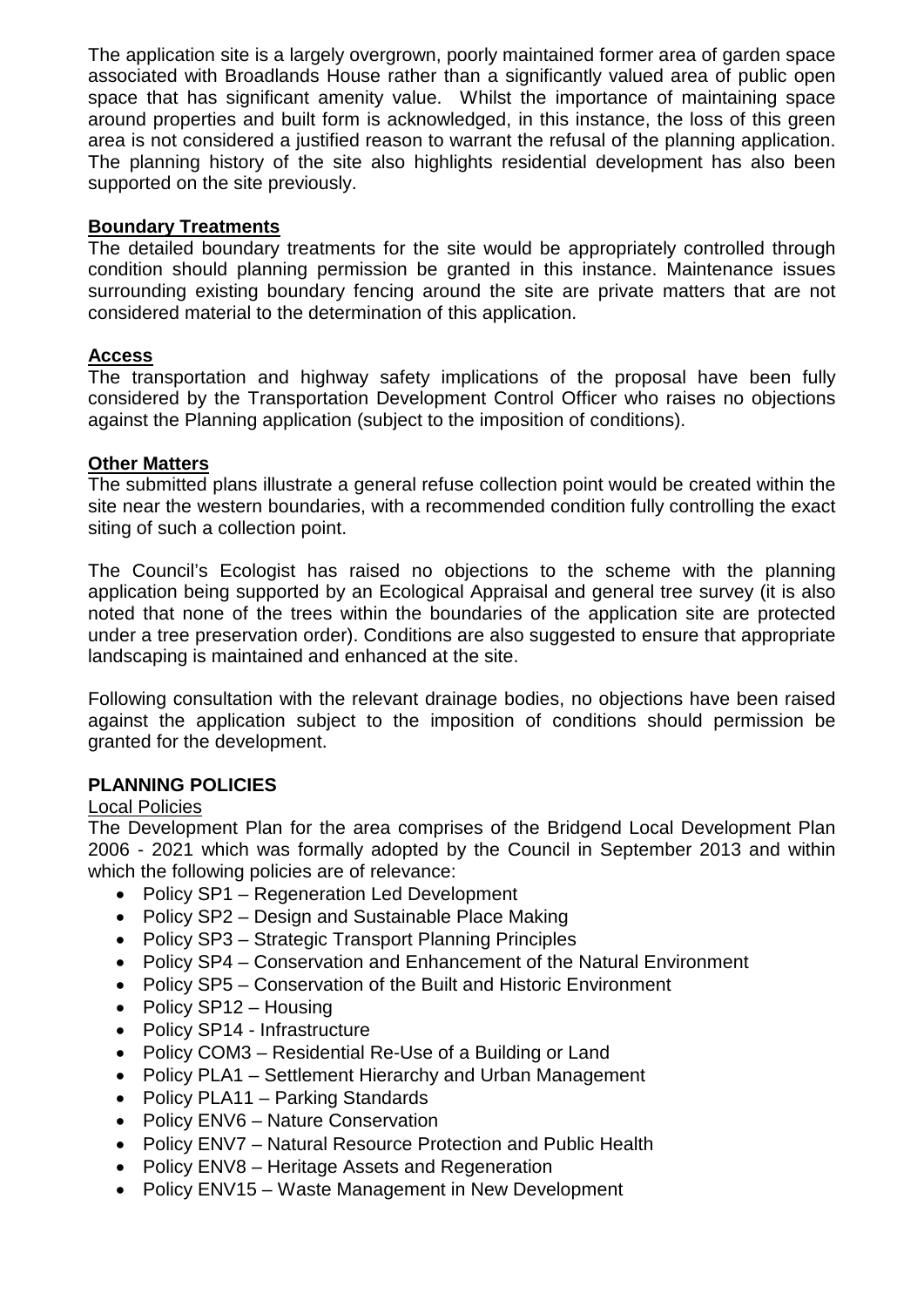Supplementary Planning Guidance

- SPG02: Householder Development
- SPG08: Residential Development
- SPG17: Parking Standards
- SPG19: Biodiversity and Development: A Green Infrastructure Approach

# National Planning Policy

National planning guidance in the form of Future Wales – the National Plan 2040 (February 2021) and Planning Policy Wales (Edition 11, February 2021) (PPW) are of relevance to the determination of this application.

Paragraph 1.30 of PPW confirms that… *'Development management is the positive and proactive approach to shaping, considering, determining and delivering development proposals through the process of deciding planning applications'.*

*All development decisions…should seek to contribute towards the making of sustainable places and improved well-being.* (Paragraph 2.2 of PPW refers)

*The planning system should create sustainable places which are attractive, sociable, accessible, active, secure, welcoming, healthy and friendly. Development proposals should create the conditions to bring people together, making them want to live, work and*  play in areas with a sense of place and well-being, creating prosperity for all. (Paragraph 2.3 of PPW refers)

*Placemaking in development decisions happens at all levels and involves considerations at a global scale, including climate change, down to the very local level, such as considering the amenity impact on neighbouring properties and people. (*Paragraph 2.7 of PPW refers*)* 

PPW states at paragraphs 2.22 and 2.23 that the Planning system should *ensure that a post-Covid world has people's well-being at its heart* and that Planners play *a pivotal role…in shaping our society for the future, prioritising placemaking, decarbonisation and well-being. As society emerges from the pandemic the needs of communities must be recognised and the Planning system has a role to play in ensuring development is appropriately located to provide both physical and mental health benefits, improve wellbeing and help to reduce inequality.*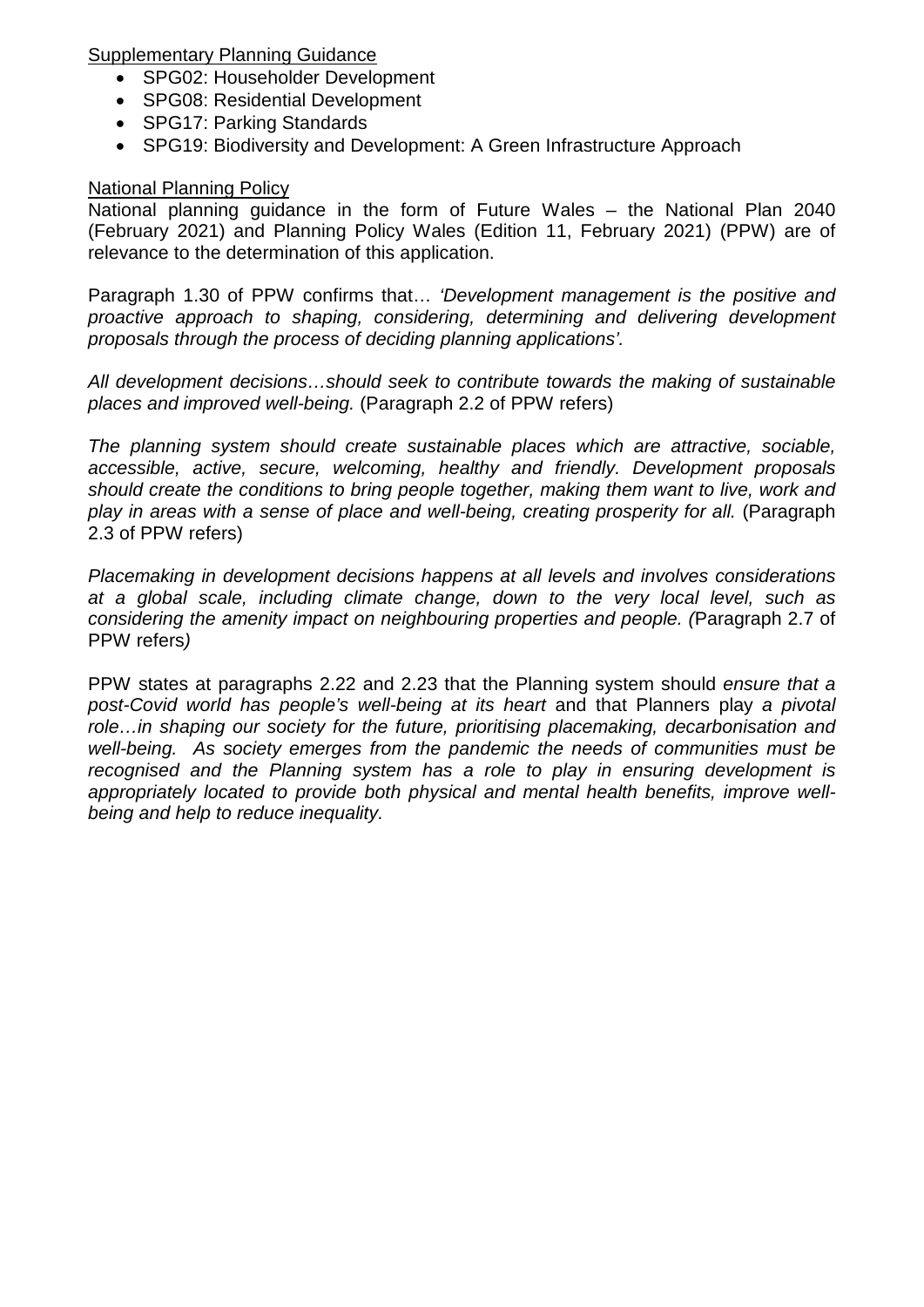# Technical Advice Notes:

The Welsh Government has provided additional guidance in the form of Technical Advice Notes. The following are of relevance:

- Technical Advice Note 5 Nature Conservation and Planning (2009).
- Technical Advice Note 12 Design (2016)
- Technical Advice Note 18 Transport (2007).
- Technical Advice Note 24 The Historic Environment (2017)

# **Well-being of Future Generations Act 2015**

The Well-being of Future Generations Act 2015 imposes a duty on public bodies to carry out sustainable development in accordance with sustainable development principles to act in a manner which seeks to ensure that the needs of the present are met without comprising the ability of future generations to meet their own needs (Section 5).

The well-being goals identified in the act are:

- A prosperous Wales
- A resilient Wales
- A healthier Wales
- A more equal Wales
- A Wales of cohesive communities
- A Wales of vibrant culture and thriving Welsh language
- A globally responsible Wales

The duty has been considered in the assessment of this application. It is considered that there would be no significant or unacceptable impacts upon the achievement of well-being goals/objectives as a result of the proposed development.

### **The Socio Economic Duty**

The Socio Economic Duty (under Part 1, Section 1 of the Equality Act 2010) which came in to force on 31 March 2021, has the overall aim of delivering better outcomes for those who experience socio-economic disadvantage and whilst this is not a strategic decision. the duty has been considered in the assessment of this application.

### **APPRAISAL**

The application is referred to the Development Control Committee to consider the objections raised by the residents of nearby properties.

The application seeks full planning permission for the erection of three detached dwellings within the overgrown front/side garden space associated with Broadlands House, Broadlands.

The key issues to consider in the determination of this application are the principle of the development, its impact on the character and appearance of the existing locality including the nearby Broadlands House (Listed Building), the impact on neighbouring properties, highway safety, land drainage and ecology.

### **Principle of the Development**

The application site is located within the designated settlement boundary of Bridgend as defined by Policy PLA1 of the Bridgend Local Development Plan (LDP). Policy COM3 Residential Re-Use of a Building or Land supports the re-use of land within the urban area for small-scale residential development where no other LDP Policy protects the building or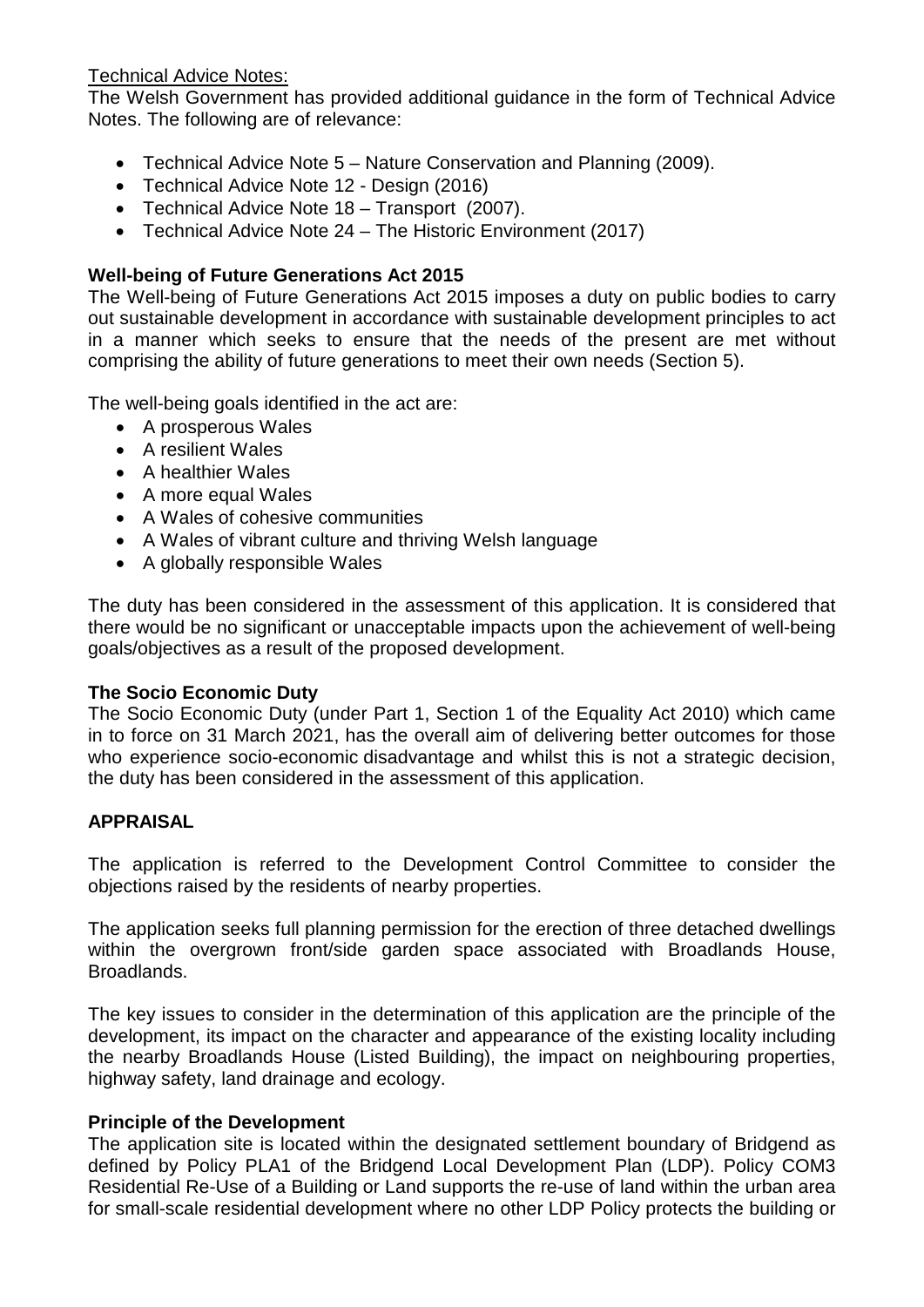land for an existing or alternative use. There is no specific or restrictive LDP policy associated with the application site. Residential properties surround the site and the use of the existing, overgrown and poorly maintained garden space for residential purposes does represent a sustainable and compatible use of the plot. The Planning history of the site further reveals that residential development has previously been granted on the site (P/07/1031/OUT refers) and more recently a Committee Resolution to grant consent for three dwellings in outline was also agreed (P/18/564/OUT refers) and the proposed residential use of the site is therefore supported in principle.

#### **Visual Impact including the impact on the Broadlands House Grade II Listed Building**

Policy SP2 of the BLDP establishes the criteria for acceptable design and sustainable place making. This is supported by guidelines set out in Design Guide 1: Dwellings and Domestic Scale Buildings and Supplementary Planning Guidance 2: Householder Development.

The new development in itself, given the somewhat screened and secluded nature of the site, is unlikely to give rise to any significant adverse visual impact. Furthermore, the development proposal has been subject to significant negotiation and amendments to enhance the visual appearance of the scheme and ensure a sympathetic form of development that is reflective of the surrounding character and appearance of the area (particularly the Listed Building) is introduced in this instance.

Section 66 of the Listed Buildings Act 1990 places a duty on Local Planning Authorities (LPAs) to have special regard to the setting of a Listed Building in the determination of a Planning application.

The development would be sited in close proximity to a Grade II Listed Building, Broadlands House, which is positioned towards the north west of the application site. Consequently, it is important to consider the effect the proposed development may have on the Listed Building and its setting and, in this respect, Policy SP5 of the LDP is also relevant. This Policy states that development should conserve, preserve or enhance the built and historic environment of the County Borough and its setting.

The submitted layout plans for the development indicate an offset of approximately 29m would be achieved between the main, two-storey element of the residential buildings and the existing Listed Building, with the potential for landscaping at the site adding a further buffer between the plots. It is therefore considered that Policy SP5 of the LDP will not be compromised by the proposal. The existing Listed Building also occupies a relatively secluded position that is not overly visible from public vantage points with the proposal not significantly disrupting any particular views or the setting of the Listed Building.

The Council's Conservation Officer has no objections to the revised proposal. It is highlighted the application is accompanied by a thorough set of plans and a proportionate Heritage Impact Assessment. The architect has worked and negotiated extensively to deliver a considered scheme that would not detract from the setting of Broadlands House. The use of symmetry and reference to Georgian Regency architecture, expressed in a modern iteration, allows a visual design link to reference the adjacent Broadlands House. As the structures are new build, the use of uPVC Conservation grade windows is supported. The use of white throughout is also acceptable.

However, the visuals suggest the use of black or dark front door and side windows and dark or black windows on the ground floor of the rear elevation. This departure from a single consistent colour creates visual interest and is a welcomed alteration. Exact details of the window and door details, and the roof tiles for the development should, however, be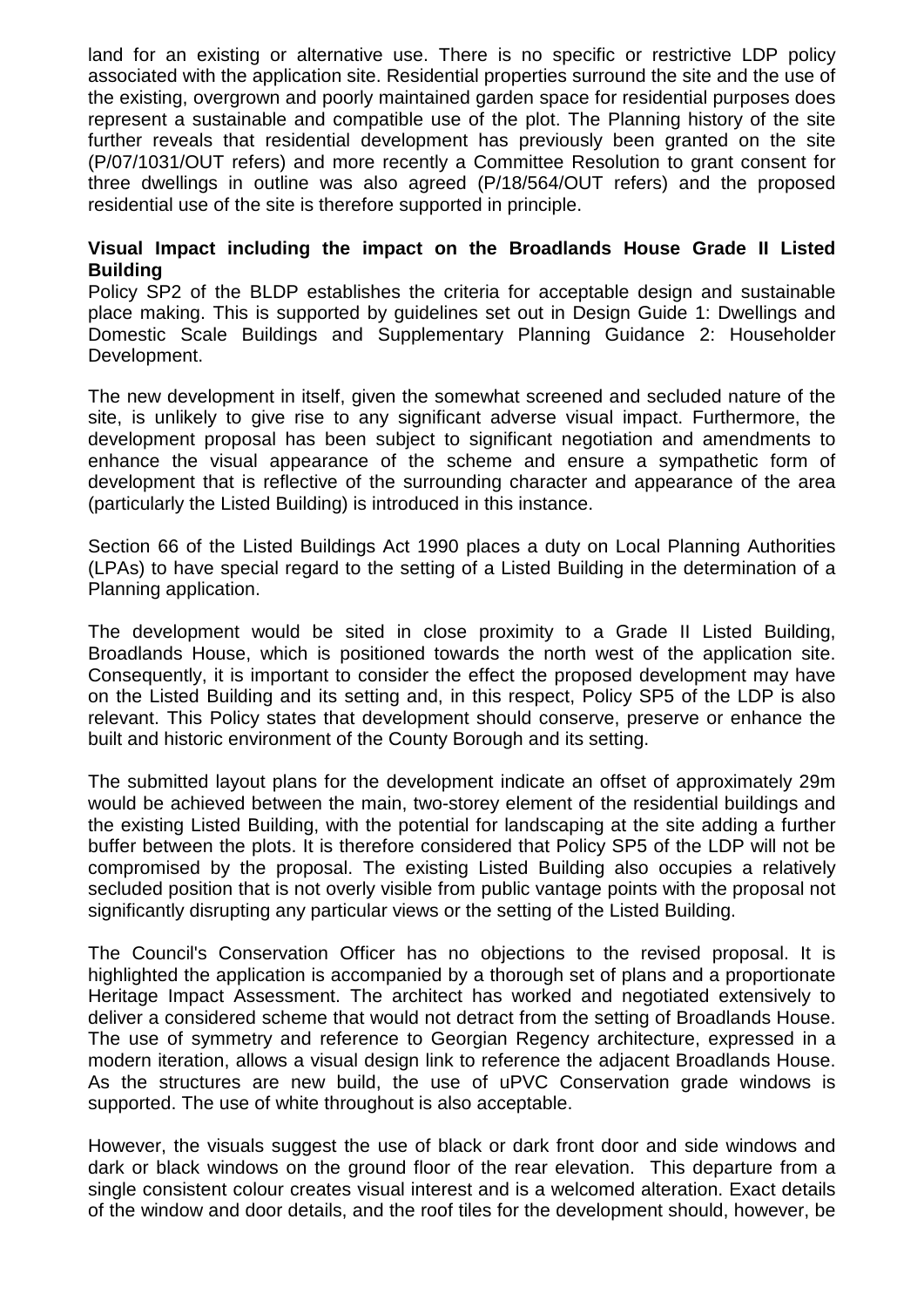conditioned to ensure the finishing materials are to complete satisfaction. In respect of the landscaping of the site, any hedging should also be a native species and a planning condition would appropriately control this.

In view of the above, it is considered that there would not be any adverse impact on the Listed Building or its setting, and the scheme would not harm the existing visual amenities currently enjoyed in the locality of the development site.

#### **Impact on Neighbouring Residential Properties**

In terms of the impact on residential amenity, it is considered that the three detached dwellings would not have a significant adverse impact on the residential amenities of the existing neighbouring properties. With due regard to the submitted drawings, the dwellings would be positioned with an acceptable offset from the rear elevations and associated garden spaces of nearby properties. A distance of approximately 21m would be retained from the rear elevations of the new dwelling units and the existing, main rear elevations of properties along The Orchard/Y Berllan that abut the east of the application site (with garden spaces of around 10.5 m or in excess of this figure being created for the new plots).

It is acknowledged that some of the proposed front windows within the new development would be afforded views over the front garden space and tennis court associated with Broadlands House, although this is a spacious curtilage that would also be separated from the proposed dwellings by the access road serving the new development and a level of boundary planting. As such, Broadlands House would not experience any significant loss of amenity or privacy as a result of the proposal.

The scheme is unlikely to raise any adverse overlooking, overbearing or overshadowing concerns given the separation distances involved and the characteristics of the site. Furthermore, existing high boundary treatments add a further degree of screening to the development site. Overall, it is considered that a satisfactory arrangement for the dwellings is being proposed that complies with Council guidance in terms of residential amenity protection (SPG 02) and therefore, the proposed development would be compatible with neighbouring residential properties.

In addition, given the size of the plot and the position and design of the access to the site, it is unlikely that the intensified use of the site for residential purposes would give rise to a substantial or harmful increase in the general levels of noise and disturbance to neighbouring residents, particularly as a result of increased traffic movements.

### **Highway Safety**

The Council's Transportation Officer has assessed the submitted scheme and raises no objections against the proposal. It is noted that the application has been significantly revised and negotiations have been undertaken with the applicant's highway engineer. This resulted in a number of revisions with regards to access into the site, the site layout, parking and the provision of active travel infrastructure. Notwithstanding the above revisions, there are a number of additional points that require refining, however, it is considered that these changes and refinements can be provided and secured via robust planning conditions.

The application site is located in a sustainable residential location close to transport links, cycle routes and local shops and services. As such, the proposal does not raise any concerns with regards to its connectivity to the wider highway network.

The original application sought to access the development from a substandard width access lane to the rear of Sunhill Park. It was considered by the Highway Officer that the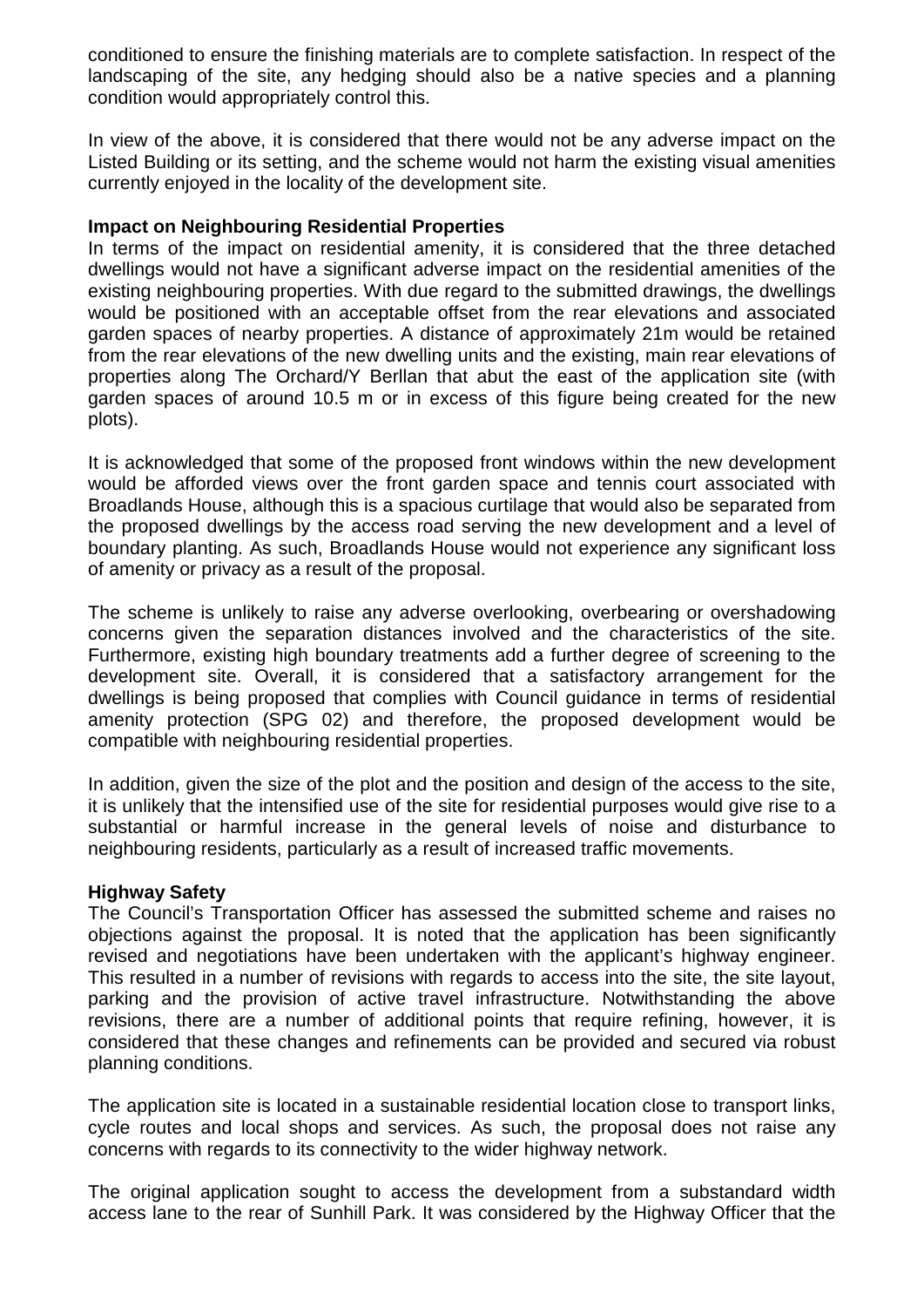increased use of the lane as the primary vehicular access to the site as a whole would not be acceptable and would create reversing manoeuvres onto the main loop road of the west side of the Broadlands estate. It should also be noted that, as part of the original planning consent for Broadlands in the year 2000 (P/00/464/OUT refers), the existing substandard access lane should have been stopped up by the developer and this requirement was detailed as such on the consented and agreed plans. An extract from the relevant Committee report is detailed below:

*'The submitted plans also indicate that the existing track serving Broadlands House will be closed and grubbed up. A programme for the closure will be agreed between the developer and the property owner. A new access to the property will be created from Area 14' (now Sunhill Park).*

As can be seen from the above, the purpose built access from Sunhill Park was designed and built to accommodate vehicular movements into the Broadlands House complex. As a result it is considered that the access from Sunhill Park is of a sufficient standard and construction to accommodate the additional vehicle movements generated by the three proposed dwellings and does not raise any highway capacity concerns.

With regards to the access track which remains, despite the planning committee report acknowledging the closure of the access track over 21 years ago, it is considered by the highway authority that, rather than request the track be closed up, it could be better utilised as a traffic free active travel route to promote walking and cycling from this development and the Broadlands House complex as a whole and improve the sustainable transport credentials of the proposal in line with Welsh Government Policy.

As a result, a condition securing the active travel route in perpetuity is requested. Similarly, in order to meet the aims of PPW 11 and meet the Welsh Governments targets of net zero carbon a condition requesting electric charging points in each garage will also be required.

With regards to the access to the development from Sunhill Park and the internal layout of the site, the quantum of parking for the development has been provided as per the Council's adopted parking standards, however, the linear parking arrangement for plot 2 raises some concerns with regards to manoeuvrability and the potential to block access to plot 3. As a result, the applicant is requested to submit a scheme of parking for plot 2 to overcome these concerns through a recommended condition.

It is noted that the surface treatment for the internal access has been detailed in front of plots 2 & 3, whereas no detail has been provided regarding the surface from plot 1 to the access onto Sunhill Park. Whilst the first 10 metres from the adopted highway will need to be provided in permanent materials, if the remainder of the internal access road is to be considered a shared use road then the material will have to be agreed. Therefore, a condition requesting details of the surface treatments for the access road has been requested.

The submitted plans also detail a 1.5m grasscrete footway which starts opposite the access from Sunhill and reduces to nothing opposite plot 1. The usefulness of this path is not clearly understood as there are no dropped kerbs and the path could put pedestrians back onto the access road. In addition, it is considered grasscrete for a footway does not promote walking and can often be difficult to navigate for the visually impaired or residents using pushchairs or wheelchairs. As a result of the above concerns, the applicant is required to submit a scheme (controlled through condition) which removes the grasscrete path and creates a shared use route for the entire width of the access road.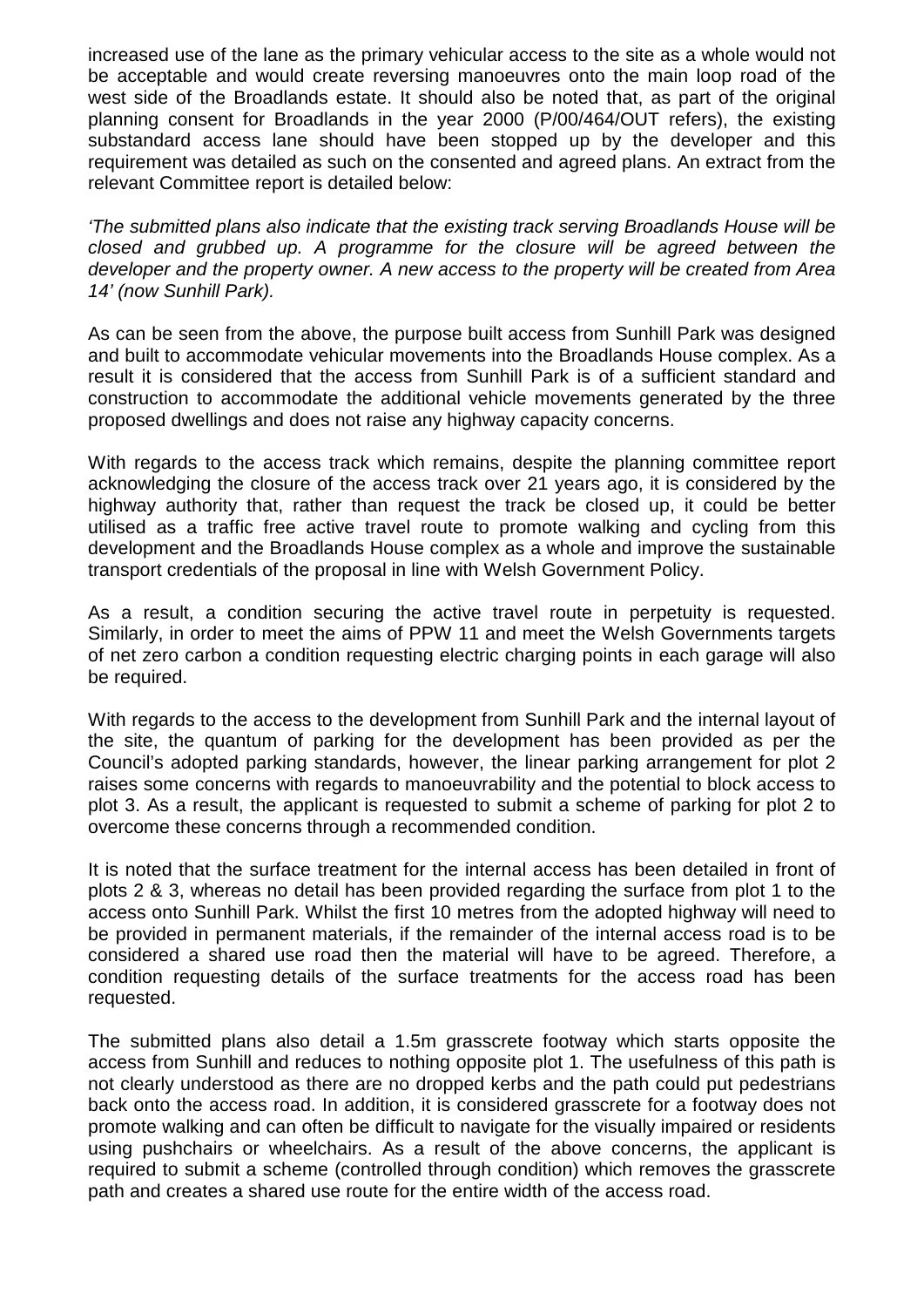Additionally, it is noted that the refuse storage is some distance from the adopted highway and difficult for the refuse operatives to access. Therefore, this should be relocated to a position closer to the adopted highway on Sunhill Park.

There are 2 small squares detailed on the submitted plans, located west of the passing bay on the access road and there is no key to indicate what these are for. It should be noted that if these are pillars to support locked gates into the development then this would not be supported by the highway authority as it could potentially lead to delivery and emergency vehicles reversing back out onto Sunhill Park to the detriment of highway safety. As such, a condition stipulating that no gates are to be erected between the access from Sunhill Park and the east of the visitor car parking spaces will be added to the recommendation.

Finally, in order to minimise disruption to the residents of Sunhill Park during the construction phase of the development, the applicant will need to provide a Construction Traffic Management Plan, detailing deliveries, contractor parking, material storage and wheel wash locations.

On the basis of the above and on the proviso the above detailed conditions are attached to any approved consent, the scheme is supported by the Highway Officer.

#### **Land Drainage**

On the basis of the comments received from the various drainage bodies in regard to the proposal, the scheme is considered acceptable subject to the use of standard drainage conditions.

#### **Ecology**

Section 40 of the Natural Environment and Rural Communities Act 2006 states that 'every public authority must, in exercising its function, have regard, so far as is consistent with the proper exercise of those functions, to the purpose of conserving biodiversity'. This "duty to conserve biodiversity" has been replaced by a "biodiversity and resilience of ecosystems duty" under Section 6 of the Environment (Wales) Act 2016 which came into force on 21st March, 2016.

Section 6 (1) states that "a public authority must seek to maintain and enhance biodiversity in the exercise of functions in relation to Wales, and in so doing promote the resilience of ecosystems, so far as consistent with the proper exercise of those functions." Section 6(2) goes on to state that "In complying with subsection (1), a public authority must take account of the resilience of ecosystems, in particular (a) diversity between and within ecosystems; (b) the connections between and within ecosystems; (c) the scale of ecosystems; (d) the condition of ecosystems (including their structure and functioning); and, (e) the adaptability of ecosystems."

Regulation 9 of the Conservation of Habitats & Species Regulations 2010 requires LPAs to take account of the presence of European Protected Species at development sites. If they are present and affected by the development proposals, the Local Planning Authority must establish whether "the three tests" have been met, prior to determining the application. The three tests that must be satisfied are:

1. That the development is "in the interests of public health and public safety, or for other imperative reasons of overriding public interest, including those of a social or economic nature and beneficial consequences of primary importance for the environment".

2. That there is "no satisfactory alternative"

3. That the derogation is "not detrimental to the maintenance of the populations of the species concerned at a favourable conservation status in their natural range"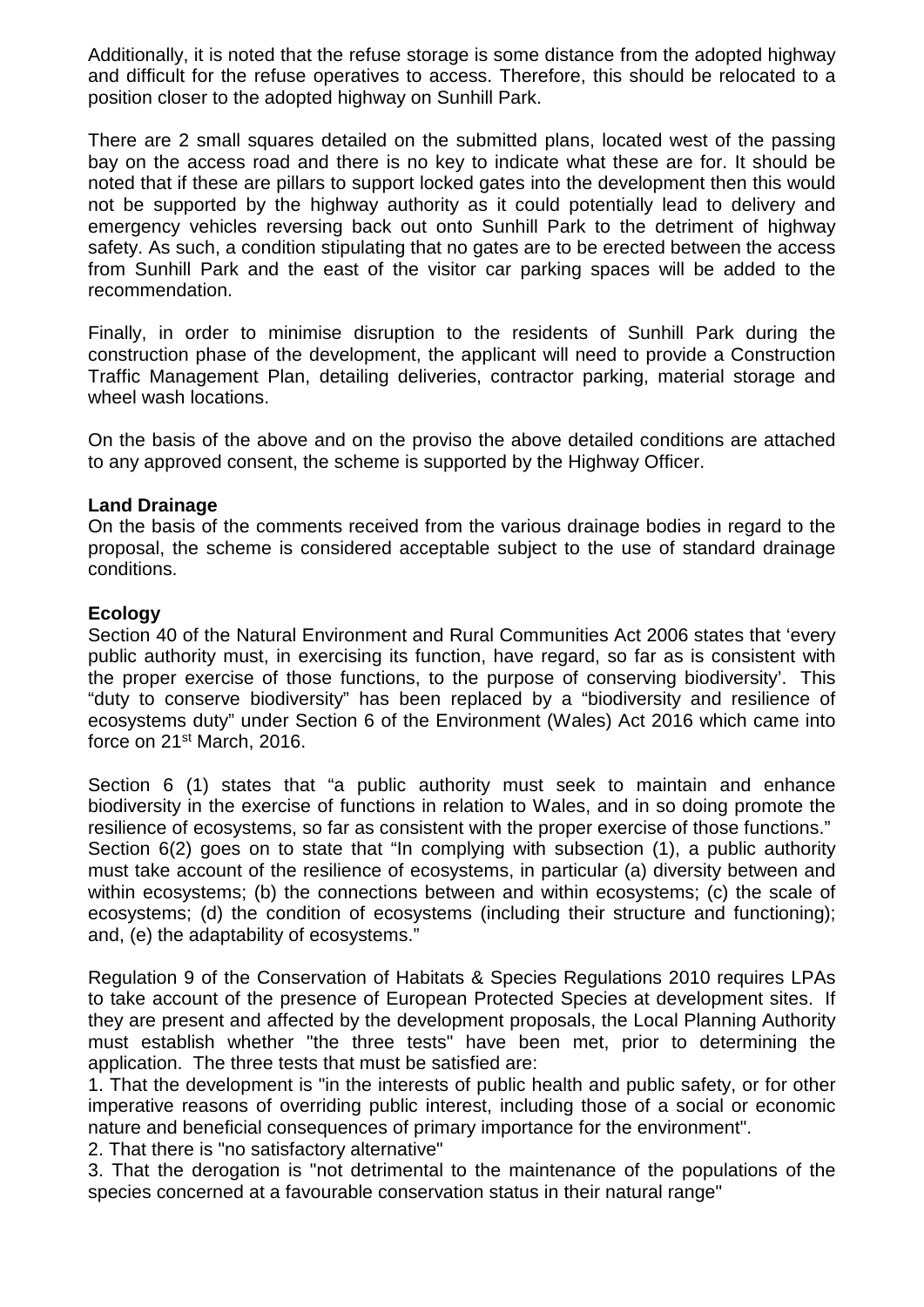The application has been supported with a Preliminary Ecological Appraisal that has been carefully considered by the Council's Ecologist, who has raised no objection against the planning application and generally concurs with the findings of the appraisal.

The report identifies that no Japanese knotweed or Himalayan Balsam was recorded to be present on site, and that whilst there would be some loss of a small amount of habitat and foraging opportunity, particularly with respect to nesting birds and reptiles, provided the mitigation measures, including clearance methodology, outlined in Section 5.0 of the submitted report are followed, the predicted impacts of the development on protected species and habitats will be negated. Clearance works should be undertaken outside the breeding bird season (March – September inclusive) where possible.

On the proviso the recommendations of the Preliminary Ecological Appraisal - Section 5 *Discussions and Recommendations* be included in the conditions of approval, and further details of any tree loss and landscaping/screening for the development is appropriately conditioned – the proposal raises no serious Ecology concerns. Advisory notes in respect of the introduction of suitable nest boxes for bat and bird species is also recommended.

Given the survey works undertaken and fully acknowledging the comments of the Council's Ecologist, it is considered that, overall, there will be no significant adverse residual impacts on biodiversity. Therefore, the proposal is considered to comply with the requirements of the Habitats Regulations 1994 (as amended), Section 6 of the Environment (Wales) Act 2016, guidance contained within TAN 5: Nature Conservation and Planning (2009) and relevant LDP policies.

#### **Other Matters**

Policy SP14 of the LDP requires applicants to provide planning obligations or contributions if they are deemed necessary to offset any negative consequences of development. In terms of affordable housing the application falls below the threshold of Policy COM5 in relation to affordable housing. As a scheme for the provision of three dwellings, the proposal also does not trigger the need for an education contribution. The proposed development does not include the provision of open space on site. Policy COM 11 of the LDP requires the provision of satisfactory standards of open space from all residential developments at 2.4 ha per 1,000 people. BCBC's Outdoor Sport and Children's Play Space Audit (2017) indicates a deficit of equipped play space in the Bryntirion, Laleston & Merthyr Mawr ward and a deficit of outdoor sport provision in Bridgend. In order to comply with the Policy, a financial contribution will be sought towards children's play equipment and outdoor sport facilities, secured through a Section 106 Agreement. The equipped play contribution will equate to £470 per dwelling and the outdoor sport contribution will be £569 per dwelling. This equates to a total contribution of £3,117.

### **CONCLUSION**

Having regard to the above and in view of the substantial revisions undertaken to the scheme, the proposal is recommended for approval because the development complies with Council policy and guidelines. It is considered that the scheme would not have an unacceptable impact on the visual amenities of the locality, including the setting of the nearby Listed Building, would not harm privacy or neighbours' amenities or highway safety and would not unduly compromise land drainage or ecology.

The issues raised by local residents have been taken into account during the determination of the application, however, it is considered that, on balance, they do not outweigh the other material considerations in favour of the development, with the proposal representing an appropriate and compatible form of infill residential development within settlement limits and within an established residential area.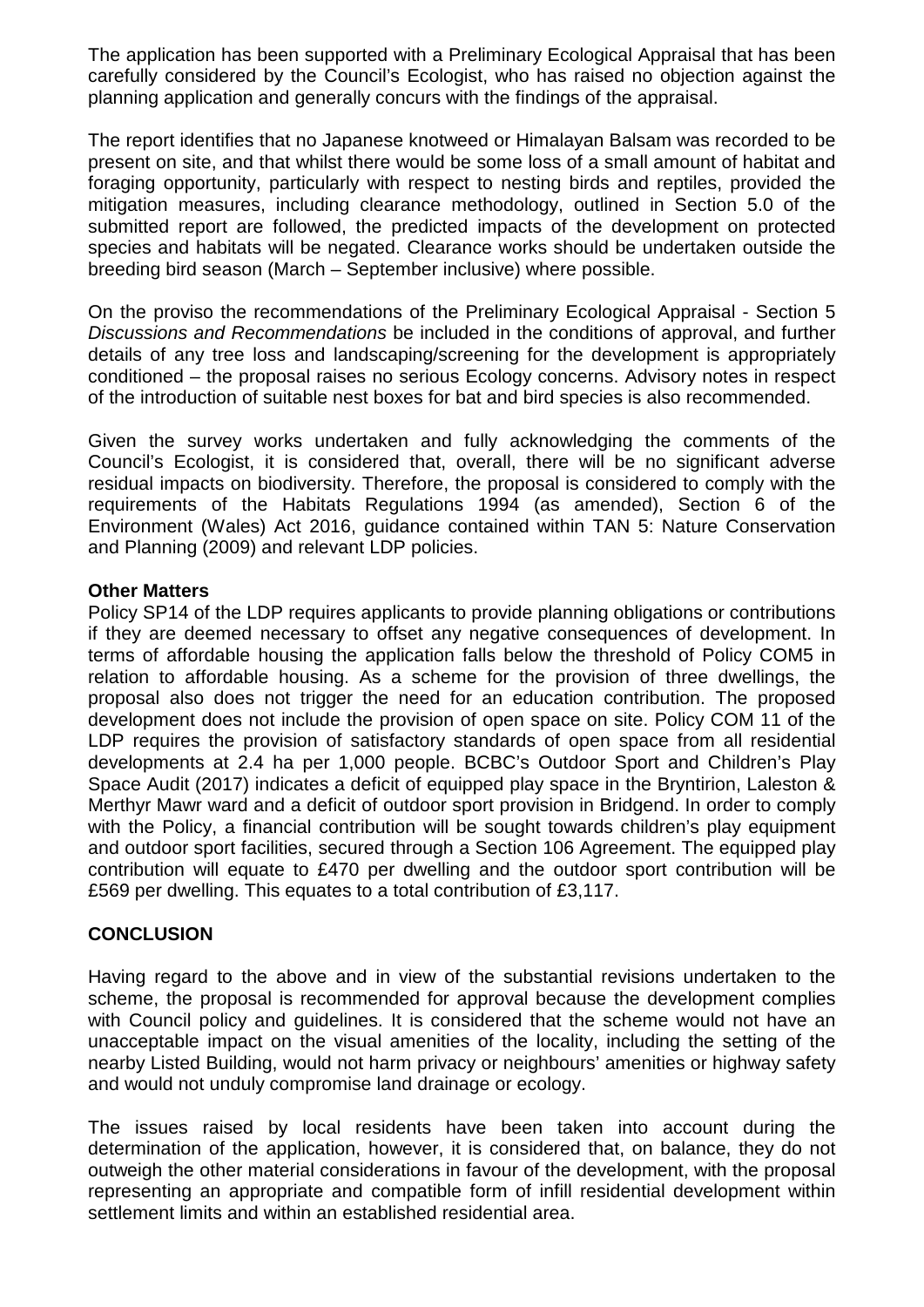### **RECOMMENDATION**

(A) The applicant enter into a Section 106 Agreement to:-

i) provide a financial contribution for the sum of £3,117 (index linked) towards the provision of children's play equipment and outdoor sport facilities.

- (B) The Corporate Director Communities be given delegated powers to issue a decision notice granting planning permission in respect of this proposal once the applicant has entered into the aforementioned Section 106 Agreement, subject to the following conditions:-
- 1. The development shall be carried out in accordance with the following approved plans (as amended) and documents, received 09 July 2021 :

Highways Site Plan - Draw. No. 00 105 Proposed Floor Plans Plot 1 – Draw. No. 00 110-1 Proposed Floor Plans Plot 2 – Draw. No. 00 110-2 Proposed Floor Plans Plot 3 – Draw. No. 00 110-3 Proposed Elevation of Site – Draw. No. 00 140 Proposed Elevations Plot 1 – Draw. No. 00 141 -1 Proposed Elevations Plot 1 – Draw. No. 00 142 -1 Proposed Elevations Plot 2 – Draw. No. 00 141 -2 Proposed Elevations Plot 2 – Draw. No. 00 142 -2 Proposed Elevations Plot 3 – Draw. No. 00 141 -3 Proposed Elevations Plot 1 – Draw. No. 00 142 -3 Section 5 Discussions and Recommendations of the Phase 1 Habitat Survey and Scrub Assessment undertaken April 2021 by Excal.

Reason: To avoid doubt and confusion as to the nature and extent of the approved development.

2. Notwithstanding the requirements of condition 1, no development shall take place until a detailed specification for, or samples of, the materials to be used in the construction of the external surfaces of the dwellings hereby permitted have been submitted to and agreed in writing by the Local Planning Authority. Development shall be carried out in accordance with the agreed details.

Reason: To ensure that the proposed materials of construction are appropriate for use on the development so as to enhance and protect the visual amenity of the area.

3. No development shall take place until there has been submitted to and agreed in writing by the Local Planning Authority a plan indicating the positions, design, materials and type of boundary treatment to be erected and a timetable for its implementation. Development shall be carried out in accordance with the agreed plan and timetable.

Reason: To ensure that the general amenities of the area are protected.

4. No development shall take place until details of the proposed floor levels of the dwellings in relation to existing ground levels and the finished levels of the site have been submitted to and agreed in writing by the Local Planning Authority. The development shall be carried out in accordance with the agreed details.

Reason: To ensure that the development relates appropriately to the topography of the site and the surrounding area.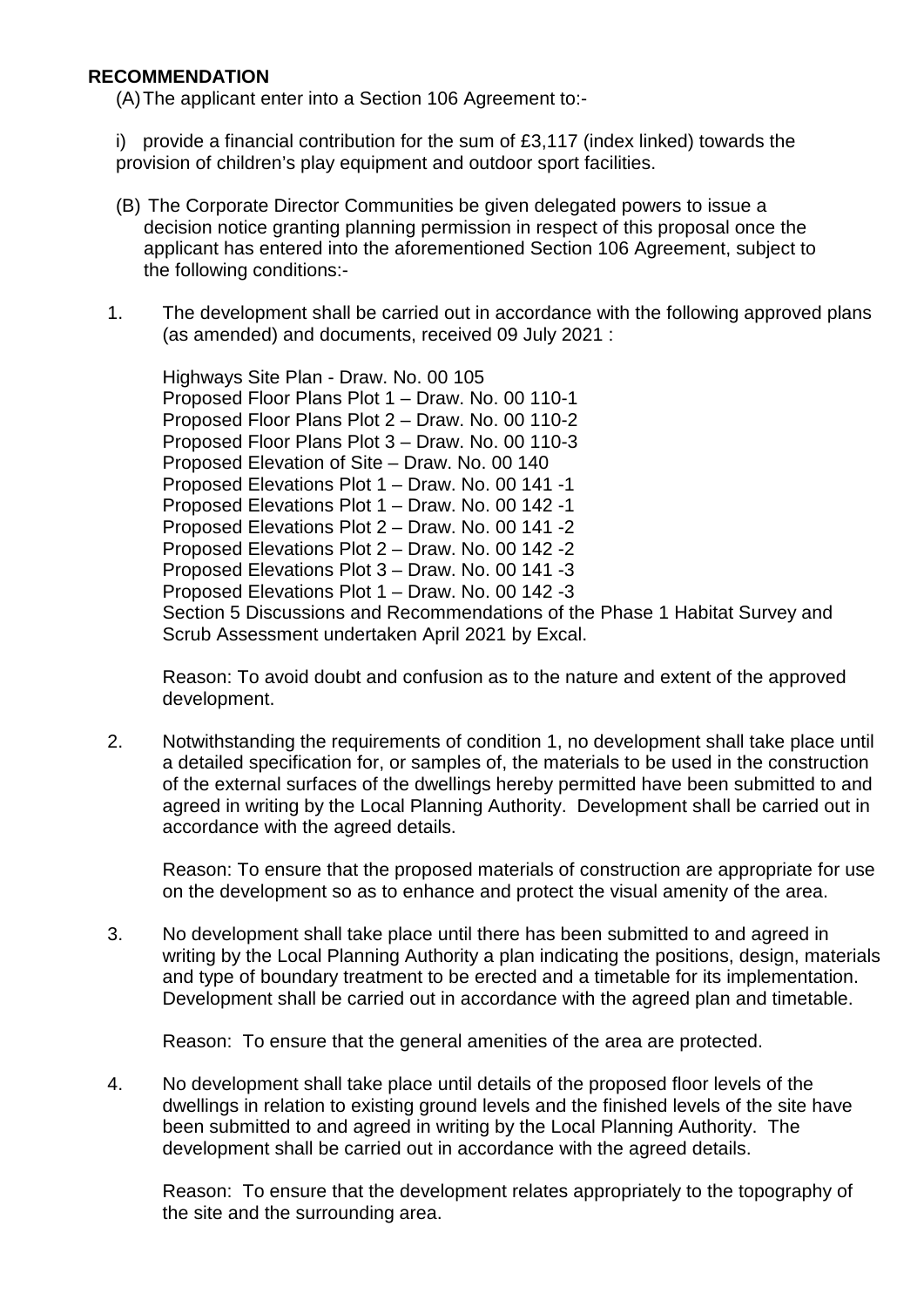5. Notwithstanding the requirements of condition 1, no development shall commence on site until a scheme for the comprehensive and integrated drainage of the site, showing how foul, road and roof/yard water will be dealt with, including future maintenance requirements, has been submitted to and approved in writing by the Local Planning Authority. The approved scheme shall be implemented prior to the beneficial use of any of the dwellings commencing.

Reason: To ensure that effective drainage facilities are provided for the development and that flood risk is not increased.

6. Notwithstanding the requirements of condition 1, no development shall take place until full details of both hard and soft landscaping works have been submitted to and agreed in writing by the Local Planning Authority and these works shall be carried out as approved. These details shall include all proposed planting and landscaping such as schedule of plants/trees, species and number/densities, hard surfacing materials and implementation programme including full details of any trees to be removed at the site. Thereafter, all landscaping works shall be implemented in accordance with the approved details.

Reason: To maintain and improve the appearance of the area in the interests of visual amenity and to promote nature conservation.

7. All planting, seeding or turfing comprised in the approved details of landscaping shall be carried out in the first planting and seeding seasons following the occupation of the buildings or the completion of the development, whichever is the sooner and any trees or plants which within a period of five years from the completion of the development die, are removed or become seriously damaged or diseased shall be replaced in the next planting season with others of similar size and species.

Reason: To maintain and improve the appearance of the area in the interests of visual amenity and to promote nature conservation.

8. Notwithstanding the requirements of condition no.1, the first floor window opening positioned within the north facing, side elevation of the dwelling building known as plot 3 (facing the garden space of the Long House) shall be fitted with obscure glazing to a minimum of level 5 on the Pilkington index of obscurity. The window shall be fitted prior to the beneficial use of the dwelling hereby approved (plot 3) and shall then be retained in perpetuity.

Reason: In the interests of privacy and residential amenities.

9. Notwithstanding the requirements of condition 1, no development shall commence until a scheme for the provision of a cycle friendly access preventing vehicular access for the proposed active travel lane has been submitted to and approved in writing by the Local Planning Authority. The vehicle access preventative measures on the lane shall be implemented in accordance with the agreed details before the development is brought into beneficial use and retained in perpetuity.

Reason: In the interests of highway safety.

10. Notwithstanding the requirements of condition 1, no development shall commence until a scheme for permanently stopping up the existing access lane on the loop road and reinstating the vehicular crossing as footway has been submitted to and approved in writing by the Local Planning Authority. The approved scheme shall be implemented in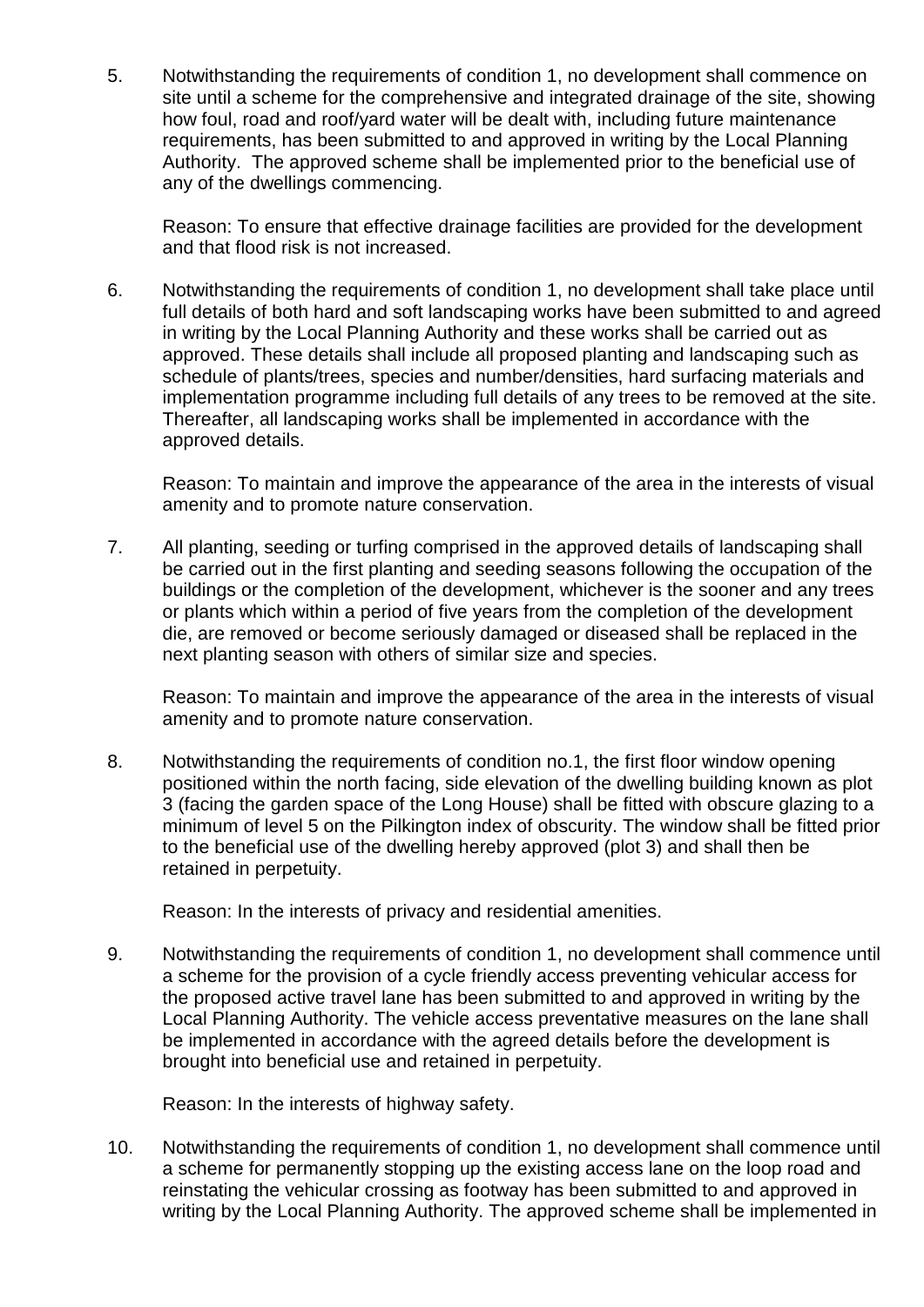full prior to the development being brought into beneficial use.

Reason: In the interests of highway and pedestrian safety.

11. Notwithstanding the requirements of condition 1, no development shall commence until a scheme for the provision of 3 off street parking spaces and turning area for all plots has been submitted to and approved in writing by the Local Planning Authority. The parking and turning areas shall be implemented in permanent materials in accordance with the approved scheme before the development is brought into beneficial use and retained for parking purposes in perpetuity.

Reason: In the interests of highway safety.

12. Notwithstanding the requirements of condition 1, no development shall commence until a scheme for the provision of a shared use surface for the access road and the relocation of the waste collection area has been submitted to and approved in writing by the Local Planning Authority. The surfacing and waste collection area shall be implemented in permanent materials in accordance with the approved scheme before the development is brought into beneficial use and retained in perpetuity.

Reason: In the interests of highway safety.

13. No development shall commence until a scheme for the provision of electric vehicle charging point connections in each garage has been submitted to and approved in writing by the Local Planning Authority. The electric vehicle charging points shall be implemented before the development is brought into beneficial use and retained for electric charging in perpetuity.

Reason: To promote sustainable transportation modes.

14. Notwithstanding the requirements of condition 1, no gates shall be erected between the vehicle access from Sunhill Park and the immediate east of the visitor car parking spaces.

Reason: In the interests of highway safety.

- 15. No development shall take place, including any works of demolition/site clearance, until a Construction Traffic Method Statement has been submitted to, and approved in writing by, the Local Planning Authority. The approved Statement shall be adhered to throughout the construction period. The Statement shall provide for:
	- i. The routeing of HGV construction traffic to/from the site.

ii. The construction of the internal access road and passing turning place shall be completed before construction of the dwellings commences.

- iii. the parking of vehicles of site operatives and visitors
- iv. loading and unloading of plant and materials
- v. storage of plant and materials used in constructing the development
- vi. wheel washing facilities
- vii. measures to control the emission of dust and dirt during construction

viii. the provision of construction traffic warning signage at the entrance to Broadlands House and Sunhill Park.

Reason: In the interests of highway safety.

\* THE FOLLOWING ARE ADVISORY NOTES NOT CONDITIONS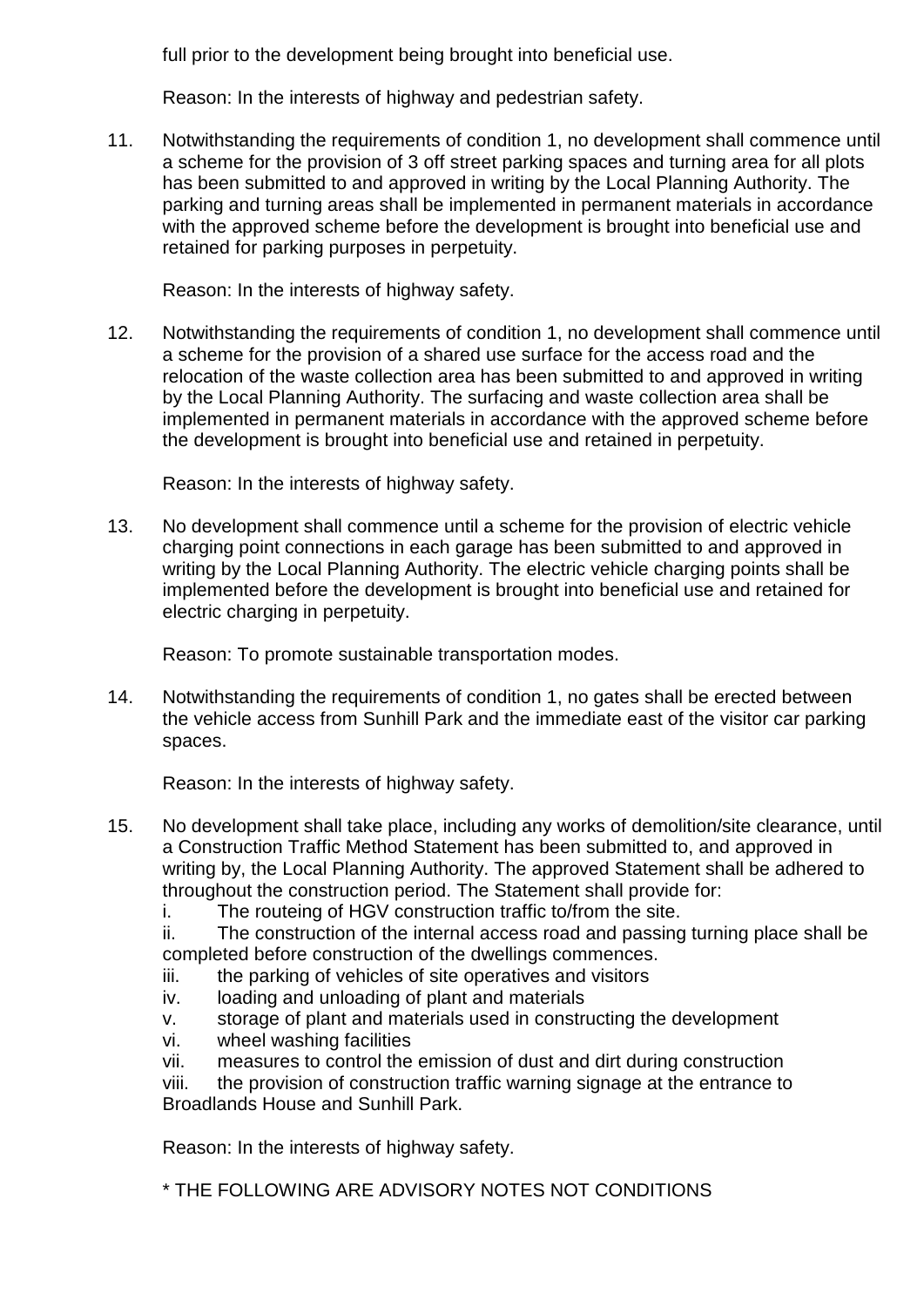a. This application is recommended for approval because the development complies with Council's policy and guidelines and does not adversely affect privacy, highway safety or visual amenities nor so significantly harms neighbours' amenities as to warrant refusal.

b. No surface water and/or land drainage shall be allowed to connect directly or indirectly with the public sewerage network.

c. The applicant may need to apply to Dwr Cymru/Welsh Water (DCWW) for any connection to the public sewer under S106 of the Water Industry Act 1991. If the connection to the public sewer network is either via a lateral drain (i.e. a drain which extends beyond the connecting property boundary) or via a new sewer (i.e. serves more than one property), it is now a mandatory requirement to first enter into a Section 104 Adoption Agreement (Water Industry Act 1991). The design of the sewers and lateral drains must also conform to the Welsh Ministers Standards for Gravity Foul Sewers and Lateral Drains, and conform with the publication "Sewers for Adoption"- 7th Edition. Further information can be obtained via the Developer Services pages of www.dwrcymru.com

d. The applicant is also advised that some public sewers and lateral drains may not be recorded on the maps of public sewers because they were originally privately owned and were transferred into public ownership by nature of the Water Industry (Schemes for Adoption of Private Sewers) Regulations 2011. The presence of such assets may affect the proposal. In order to assist DCWW in dealing with the proposal the applicant may contact Dwr Cymru Welsh Water. Under the Water Industry Act 1991 Dwr Cymru Welsh Water has rights of access to its apparatus at all times.

e. In the event that contamination is found at any time when carrying out the approved development that was not previously identified it should be reported in writing within 2 days to the Public Protection Section, all associated works should stop and no further development should take place until a scheme to deal with the contamination found has been approved.

f. Any topsoil [natural or manufactured] or subsoil to be imported, should be assessed for chemical or other potential contaminants and only chemical or other potential contaminants free material should be imported.

g. Any aggregate (other than virgin quarry stone) or recycled aggregate material to be imported should be assessed for chemical or other potential contaminants and only chemical or other potential contaminants free material should be imported.

h. The contamination assessments and the effects of unstable land are considered on the basis of the best information available to the Planning Authority and are not necessarily exhaustive. The Authority takes due diligence when assessing these impacts, however, the responsibility for the safe development and secure occupancy of the site rests with the developer.

i. Consideration should be given to the provision of nest boxes within the development for bat and bird species. Suitable bird species include house sparrow, swift and house martin - species which are declining in number due to a reduction in suitable nest sites. Further information can be found on page 55 section 16.0 in the following SPG: Biodiversity and Development Supplementary Planning Guidance (SPG): A Green Infrastructure Approach (available on the Council's website).

j. From 7 January 2019, new developments greater than 100m2 of construction area or